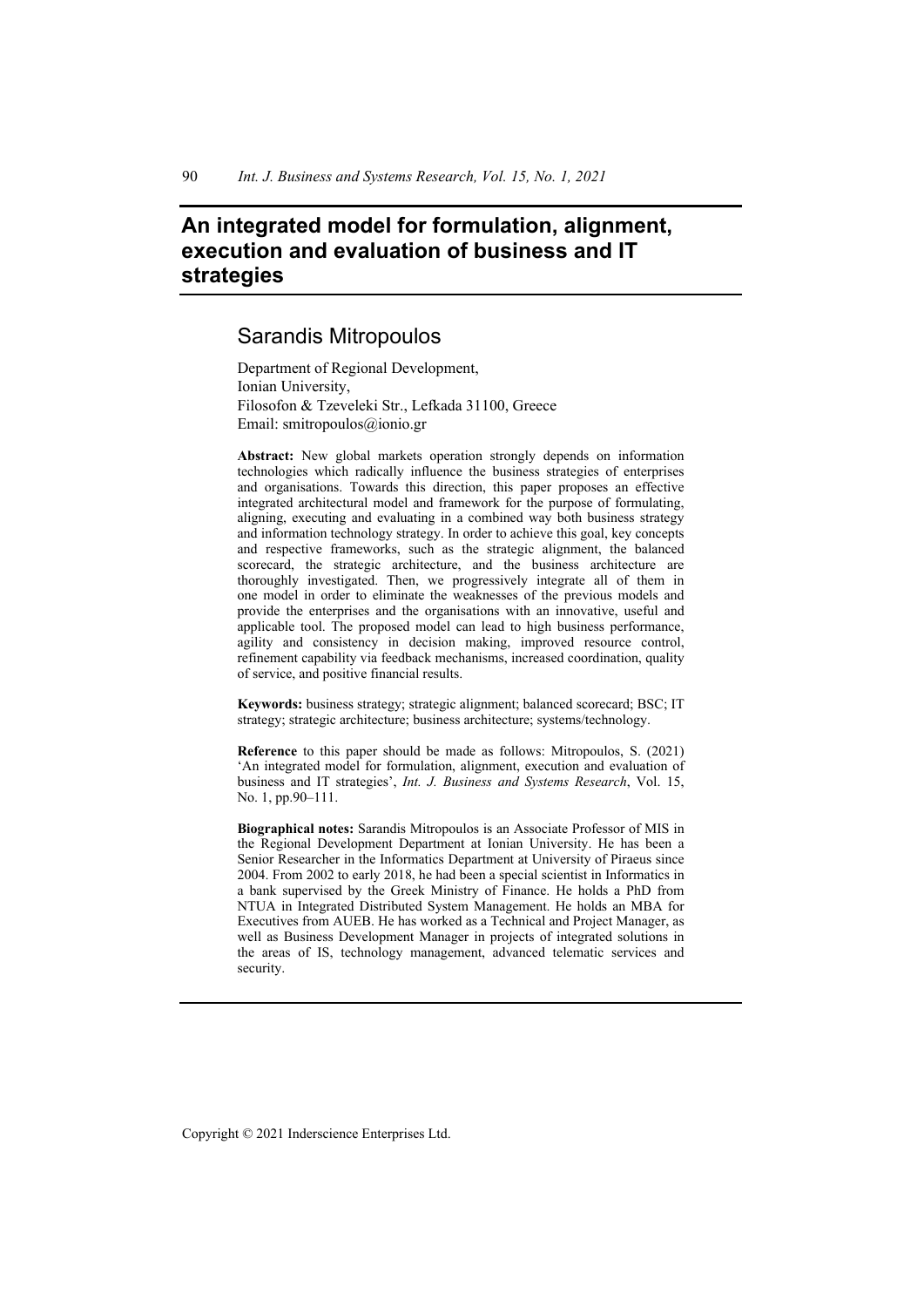#### **1 Introduction**

Modern enterprises and organisations due to the strong competition in the operation of global markets need to formulate a flexible and adaptive business strategy in order to respond quickly to market changes. Furthermore, in the new digital era, as *information technologies* (*ITs*) play an important role in many business tasks such as in product innovation, customer-supplier relationships, strategic alliances, product customisation, continuous business process improvement, etc., more efficient synchronisation between IT strategy and business strategy with continuous evaluation is required (Lerner, 2015). In this paper, we explore this problem in order to provide a framework and a methodology for an integrated IT strategy and business strategy formulation, alignment, execution and evaluation.

In this paper, the formulation of an IT-enabled business strategy which must consider the technology potentiality and dynamic development, as well as the new market operations that are technology-driven, are first discussed. The main business strategy principles that must be abided by all the enterprises and organisations, although they are technology-driven, are also presented (Section 2).

Next, the key issues for the formulation of an effective IT strategy which must promote the overall business strategy are presented. For this purpose, the role of IT within a corporate or organisational environment is clearly defined (Section 3).

In practice, bad decisions on formulation of business and IT strategies usually lead to misalignments and conflicts between them. The remedy of such problematic situations requires appropriate alignment methods and feedback mechanisms from various organisational and business perspectives (Coltman et al., 2015).

After presenting the concept of strategic alignment (SA) which concerns the join governance of business and IT strategies, the intent and the scope of SA per enterprise type, as well as the respective architectural models per alignment perspective are presented (Section 4).

In fact, nothing can be achieved without evaluation of the strategic management decisions. Towards to this direction, a framework is required for both strategy mapping and strategy evaluation. This mapping is needed in order to localise gaps and misalignments within a strategy, while the evaluation is needed for measuring the efficiency of strategic decisions. Balanced scorecard (BSC) has been proved a very successful framework towards this direction (Kaplan and Norton, 2000a, 2000b). Thus, the BSC of Kaplan and Norton (2000a, 2000b) is thoroughly presented (Section 5). Both SA and BSC are combinedly used in the development of our integrated model.

Afterwards, towards to the direction of building-up the proposed integrated model, we go one step beyond by investigating and presenting two other very useful frameworks, the 'strategic architecture' and the 'business architecture (BA)' (Section 6). The strategic architecture (Littler et al., 2000) formulates a strategic direction within an organisation in relation to the main business components. However, it lacks the concepts of implementation and alignment. In order to fill this gap, the BA (Versteeg and Bouwman, 2006) is suitable for supporting the implementation of strategic business decisions and focuses on specify this in a very structured way. In addition, the BA framework can include performance measurements for the evaluation of strategy implementation (Shen et al., 2016).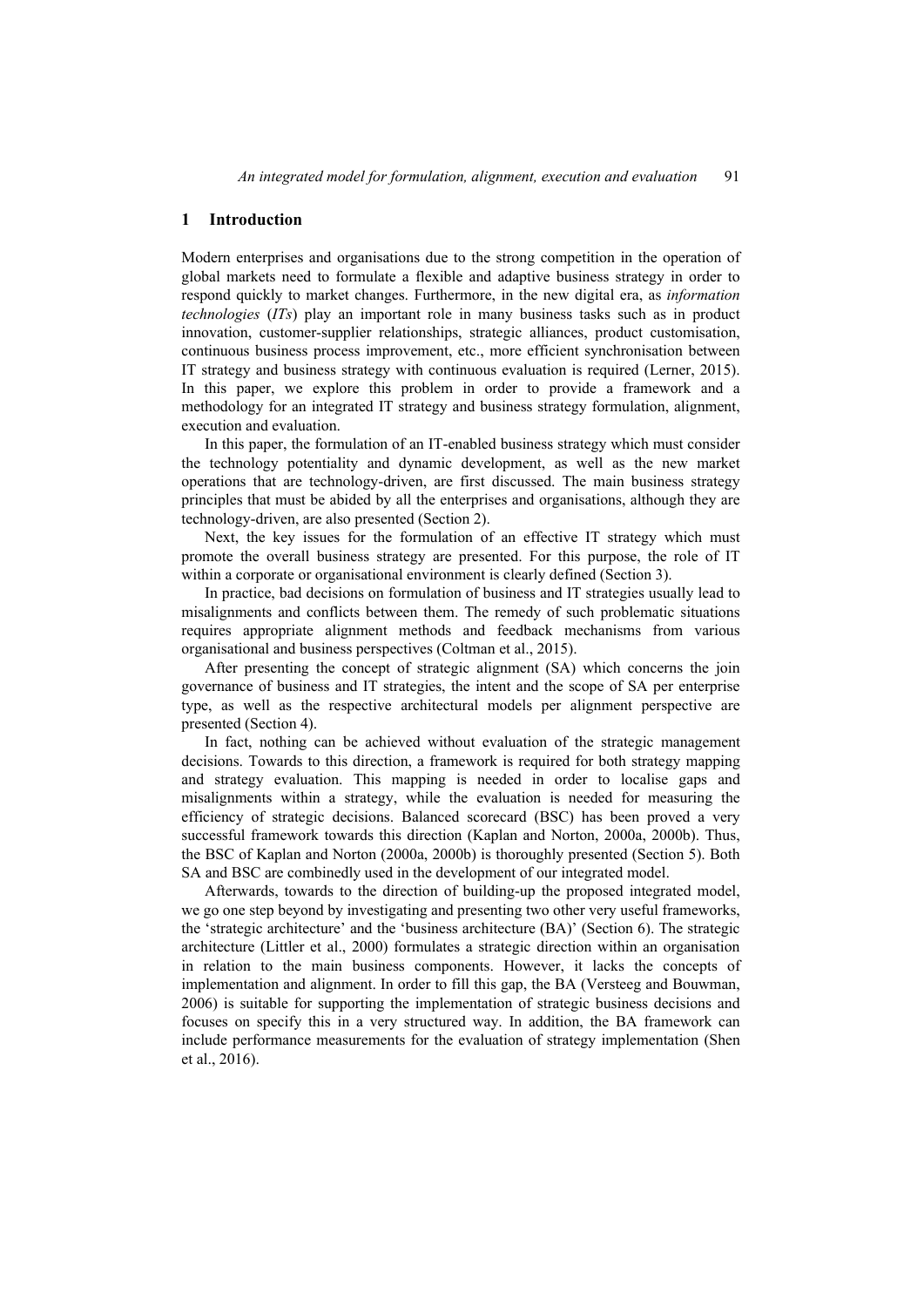The problem with all these models is that they provide only a viewpoint of the overall problem solution which is the joined formulation, alignment, execution and evaluation of business strategy and IT strategy. Top management executives need a framework which will provide them with a global and integrated view helping them to make efficiently all the required decisions. Thus, a new integrated architectural model is proposed based on ideas taken from all the above presented approaches  $-$  but not restricted to  $-$  trying to keep it as simpler and functional as possible in order to be useful to the managers who would like to use it in practice (Section 7).

Finally, we examine the expected results from the usage of the proposed integrated model from enterprises and organisations (Section 8), while future work is discussed (Section 9).

## **2 IT-enabled business strategy**

Although IT plays an important role in modern enterprises, it still fails to provide the expected return on investment (ROI). The reason is that many IT-enabled companies violate nearly every principle of a well-defined business strategy. In fact, many enterprises perceive IT as a tool that provides operational advantages, such as speed, low cost, agility, as well as new ways of conducting business, believing that in this way, they will stay one step beyond of the competition, especially in IT-enabled environments (Rathod et al., 2019). But ignoring the main strategy formulation principles, the competition comes into convergence. In order to avoid such a situation, enterprises must succeed a distinctive strategic positioning in modern globalised free markets. Porter (1996, 2001) proposes for these IT-enabled enterprises a few principles that must be satisfied, and that are the following:

- 1 Superior long-term ROI must be succeeded because only sustained profitability characterises the successive strategies.
- 2 A distinctive value proposition must be articulated and conformed to a distinctive value chain.
- 3 Trade-offs in choosing what not to do, must take place, in order to be truly unique in market.
- 4 How all the business elements fit together.
- 5 Continuity of direction must be kept improving distinctive strategic positioning.

In Kim et al. (2004), three main business strategies for an IT-enabled company are discriminated, the 'cost leadership' strategy, the 'differentiation' strategy and the 'focus' strategy.

Cost leadership seems to be an obvious strategic choice for many IT-enabled companies at least in the early stages of their development. There are many factors that push companies to cost leadership, e.g., when selling over the internet due to easy price scanning and adjustment, increased bargaining power of buyers due to low switching costs, etc. (Phau and Poon, 2000; Lee and Gosain, 2002; Pilinkien et al., 2013).

On the other hand, lower switching costs pushes companies to pursue a strategy of differentiation, ensuring in this way increased customer loyalty. Nowadays, customer loyalty has become of high interest in modern companies even more than getting new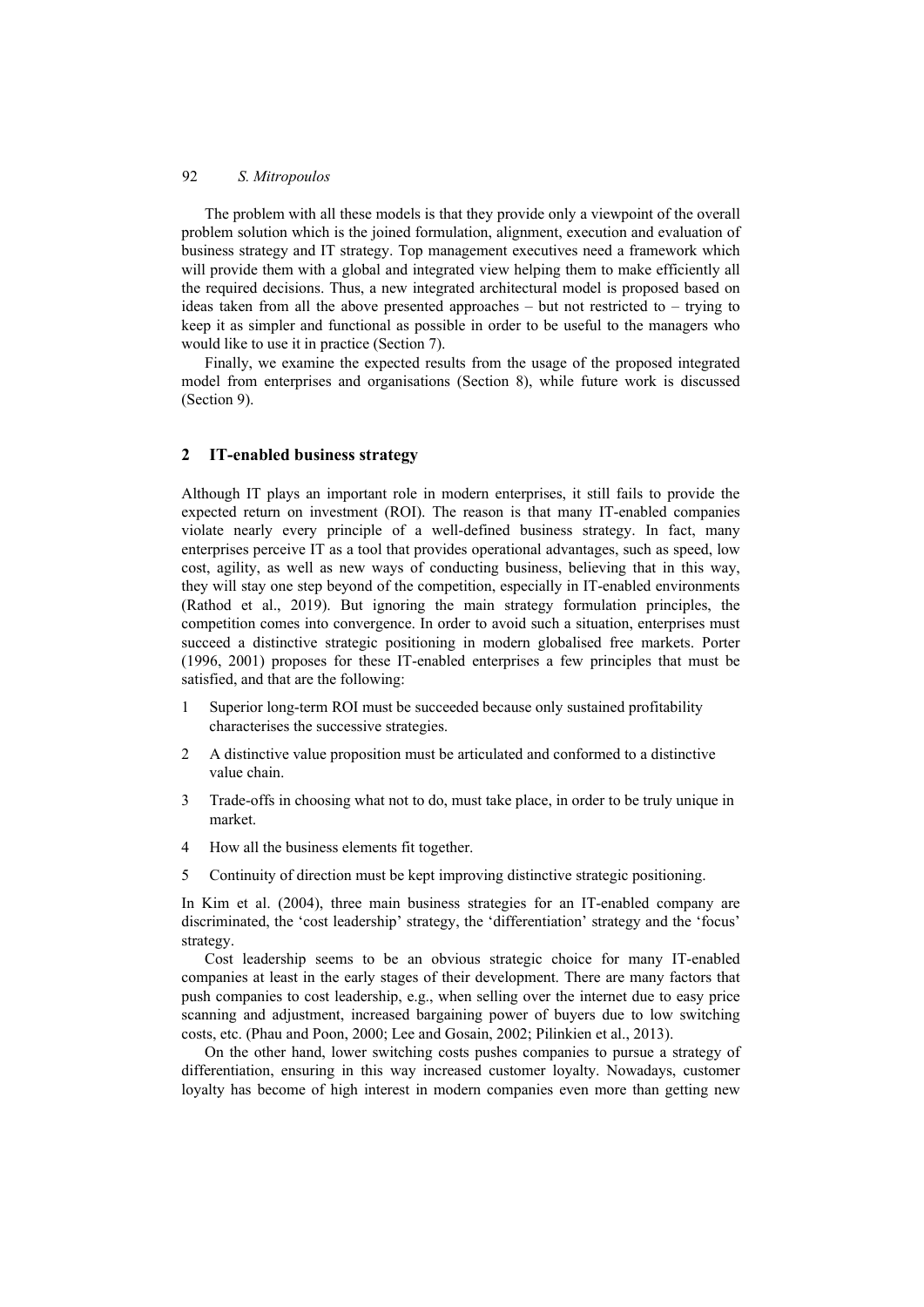customers (Chaudhary and Uprety, 2016). This can be proved very beneficial in retaining, as well as increasing the profit margins. Successive differentiation strategies usually lead to improved profit margins. Sources of differentiation could be convenience in ordering, fast delivery, increased trust in transactions and personal information use, quality of information, quality of service, customisation, buyer-seller interactivity, customer excitement, look and feel of a website, support services, etc. (Amit and Zott, 2001; Augusto et al., 2012; Hsu et al., 2015).

But there are enterprises that want to focus on specific buyer target groups, market segments, geographic areas or products. A basic reason for this business practice could be the fact that the new entrants – due to lack of reputation or customer-base – focus on a market niche. Another reason is that internet provides the enterprises with the opportunity to differentiate on specific market segments, while the higher customisation offered by websites increases the possibility to meet needs of specific consumer segments. Segmentation makes easier to estimate demand (Yelkur and DaCosta, 2001). For such enterprises, focusing is a must.

However, since the industry presents rapid and unpredictable changes, the business strategy must not be monolithic. Adaptive business models must be adopted for sustained competitive advantage (Tucker, 2001; Reeves and Deimler, 2011). Due to the continuous flow of advantages, the company's unique competencies require ability to understand and to adapt. In other words, it is an imperative that a business strategy must migrate from creating a vision and exploiting competencies to keep time-pace and shape semi-coherent strategic direction. The success of such a company is far beyond from profits but near to continual re-invention which brings sustainable market precedence and thus profits in a fluctuating industry structure and strategic position (Brown, 1998; Yoo et al., 2012). The globalisation of economy and the structural changes of the global markets drive the need for integrated approaches and continuous innovation activities (Sautter and Clar, 2017). These innovation activities must be both technical and non-technical. It is well-known that the non-technical innovation can significantly leverage companies' performance and their overall competitive advantage (Som and Diekmann, 2017).

#### **3 IT strategy**

According to Feld and Stoddard (2004), "there are three interdependent, interrelated and universally applicable principles for formulating and executing IT effectively." These principles concern the development of a long-term IT renovation plan linked to business strategy. The development of a unifying, homogenised, distributed IT platform that replaces a wide variety of vertically oriented data silos that serve individual business units, such as accounting, production, marketing, etc. with a horizontally oriented architecture designed to serve the company, and the development of a highly functional and efficient IT organisation.

These three principles must be concurrently abided. The success of one principle reinforces the success of the two others. On the contrary, if one principle is disengaged or malfunctioned, this may cause total IT implementation failure or significant performance downgrade. The IT solutions used by the competitors must be considered in our decision making process, while the effects of the strategic use of IT must be clearly understood and measured (Bergeron et al., 2004). For example, an enterprise currently should focus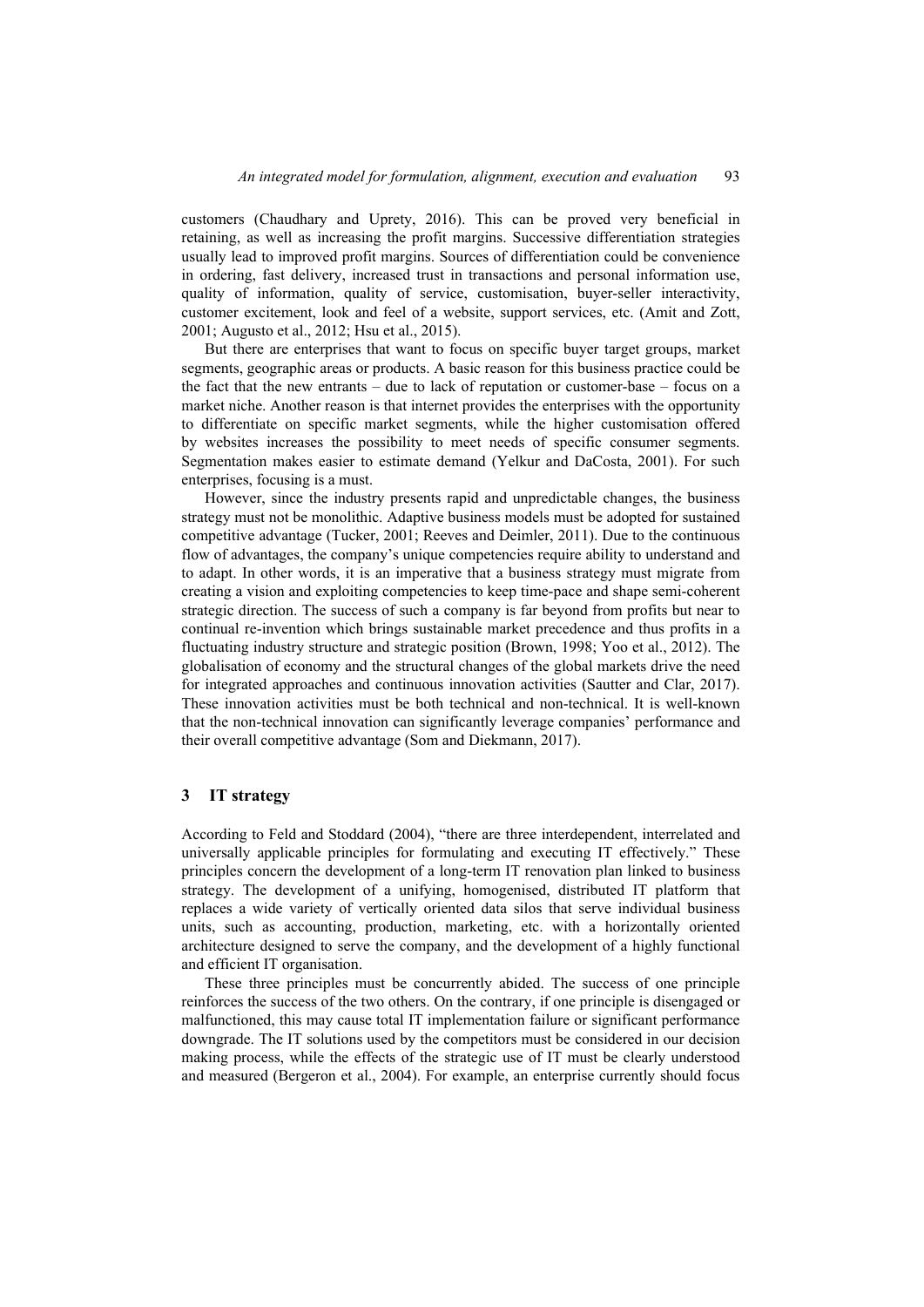on an IT renovation plan replacing its old legacy systems with more service oriented architectures (SOAs) systems, for providing its customers with more functionality and capabilities over the internet, and its suppliers with more bridged B2B systems, e.g., by adopting the enterprise service bus (ESB), a unified, homogenised and distributed platform, which can lead to a highly functional and efficient IT organisation.

An IT-enabled enterprise or organisation increasing its digitalisation of products and services, adopting internet-based B2B or B2C activities, can improve its business performance and relationships (Pagani, 2013).

In addition, it is very important for the enterprises in order to cope with the competition and to consider ways of their IT strategy adaptation by using modern IT means, e.g., social media, cloud and mobile computing, etc. (Whittington, 2014). Indeed, new IT technologies and practices may significantly affect the way with which the companies conduct business. Social networking provides them with new means of marketing and massive or personalised communication with their potential and existing customers. Cloud computing provide the companies with the opportunity to access their data from everywhere, while the mobile computing can provide with strong competitive advantage, as their services and products could be accessible from everywhere, incorporating in this way ubiquitous computing practices in their business activities.

## **4 Strategic alignment**

#### *4.1 The role of SA*

Investing in IT is sometimes like investing in a powerful car which, due to bad roads it cannot perform according to its capabilities. In other words, there is a mismatch between the deployed ΙT capabilities and the 'avenues' upon which IT 'runs'. The nature of these 'avenues' must be related to the adopted business strategy. Towards this direction, the SA of IT and business strategies have been proved an emergency. By SA, we mean the synchronisation between the overall business strategy and the choices made on IT solutions and its governance, needed to gain the maximum benefits from IT (Aversano et al., 2012; Gomez, 2015). Of course, SA is not a panacea. It can be proved sometimes too strict leading to inflexibilities and inefficiencies on implementations, especially when radical changes are required. Thus, trade-offs between SA and the degree of business flexibility must take place. In general, studies have shown that greater levels of SA are preferable to lower ones.

SA is like a snapshot of the links between the business strategy and the IT strategy. Mappings between the two strategies are necessary for exploring the internal relationships between them. These mappings could be based on business mission and objectives, business plans, implementation and operational plans, etc. (Kearns, 1997; Tallon and Kraemer, 2003; Silva and Chaix, 2008).

The impact of SA can be evaluated through several specific metrics – such as net profit, market share, revenue growth, ROI, cash flow, net margin, etc., that are required by the shareholders and the top management.

Towards this direction, all the corporate activities, such as relationship management, after sales support, marketing, distribution channels, production, logistics, human resource management, research and development, etc., must be investigated regarding how much influence these specific metrics. IT is incorporated in these activities, and if IT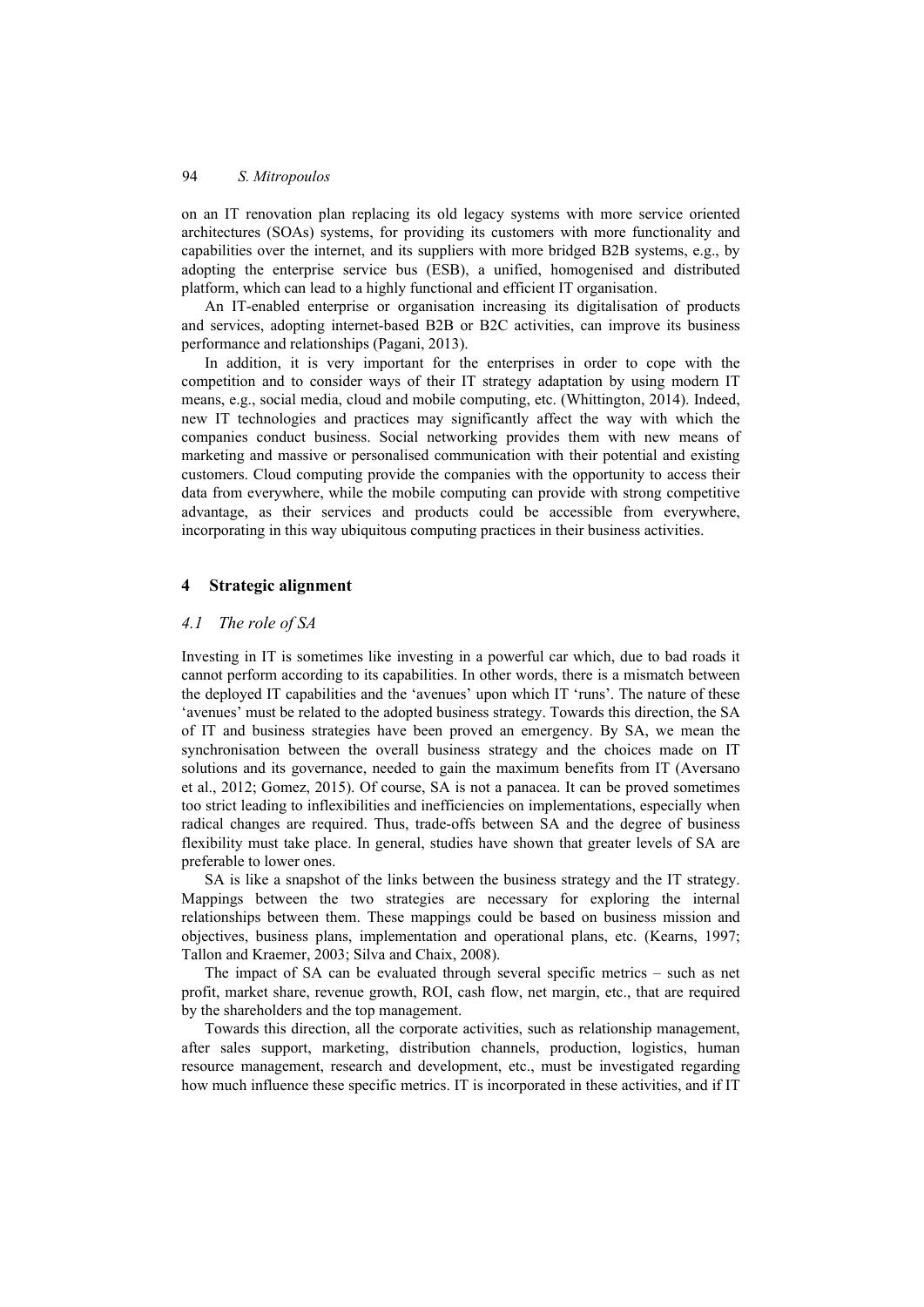fails to provide the expected value, then we say that an IT shortfall happens. Furthermore, if a business strategy which must utilise at a maximum level the IT capabilities, especially when IT provides new business opportunities, fails to succeed that, we say that an IT under-utilisation takes place (Tallon and Kraemer, 2003). In both cases, appropriate synchronisation between business strategy and IT strategy must be established.

Figure 1 depicts these concepts for the right use of right IT. By the term 'right IT', the IT-related choices that create the expected business value are imposed. The 'right use of IT' means that the business strategy exploits all the benefits arisen by the provided IT solutions. In case of an IT shortfall where business strategy execution is suspended by inadequate IT use, intensive IT leadership, new IT initiatives, increased IT funding, reallocation of IT resources could provide an essential help. In case of IT under-utilisation, more business effort must be put on IT use improvement, while new business activities and plans that incorporate or increase IT capabilities must be provided.





*Source:* Tallon and Kraemer (2003)

Greater IT importance for a company means greater need for SA. Greater SA means greater IT-enabled business value creation. Thus, dimensioning and understanding effectively the role of IT, leads to the right decisions on SA (Mitropoulos, 2012). In other words, there is a corporate or organisational strategic intent for IT which depends on the preset business objectives (Tallon and Kraemer, 2003). For example, a company which focuses on operational effectiveness has a different strategic intent from a company which focuses on strategic positioning. Companies that focus on operational effectiveness, try to perform similar activities better than their rivals, eliminating wasted activities, employing more advanced IT, motivating employees better and having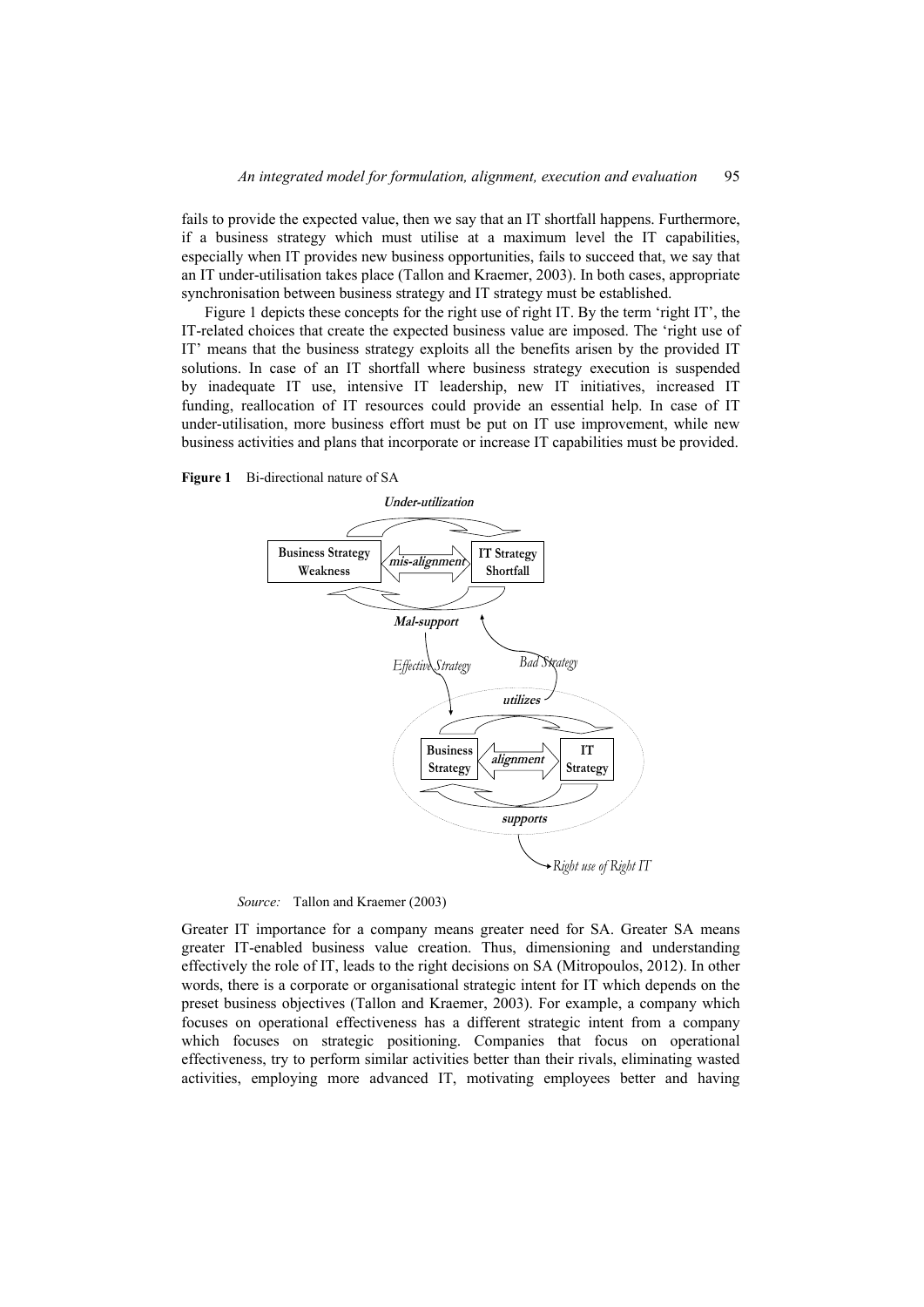greater focus on management. Operational effectiveness uses IT to increase flexibility, responsiveness, productivity, and to reduce operating costs. In contrast, companies which focus on strategic positioning, namely on performing similar activities but in very different ways, use IT to achieve greater ROI, market share, revenue, etc. or to identify entirely new market opportunities, e.g., by introducing new e-business models (Tallon and Kraemer, 2003).

## *4.2 Achieving SA*

Gaps in SA can create serious problems both in IT strategy and business strategy (Prahalad and Krishnan, 2002; Rathnam et al., 2005; Gerow et al., 2015). The main goals of alignment are to ensure that:

- companies really take business value from IT
- IT plays an effective and efficient role in business
- IT strategic development effects strategic change on the business
- IT is defined as a factor of the future readiness.

Venkatraman et al. (1993) present a SA model which consists of two areas: the business and the IT. Each of these areas is further divided into two sub-areas. Thus, four dominant organisational business sub-areas are defined towards the analytic alignment of business and IT strategies. Each sub-area consists of three components. Namely, there are 12 main components that inter-work in various combinations determining the SA at a full extent. According to Henderson and Venkatraman (1990, 1996), Venkatraman et al. (1993) and Coleman and Papp (2006), we have the following areas and the respective components per area.

## *4.2.1 Business strategy area*

The two sub-areas, here, are the business strategy and the organisational infrastructure. The 'business strategy' components that make up a business strategy are:

- The business scope which refers to those things that affect the business environment, like markets, products and services, customers, suppliers, rivals, etc.
- The distinctive competencies component that refers to those things that make the business to succeed in markets, like core competencies, brand name, research and development, product development, pricing, channels, after-sales support, etc.
- The business governance component which refers to the relationships between the shareholders and the senior management. Any governmental regulations and relationships with other strategic business partners are also included.

The main 'organisational (business) infrastructure' components are:

The administrative structure which refers to how the company runs its business, mainly concerning its organisational type, like centralised, vertical, matrix, functional, etc.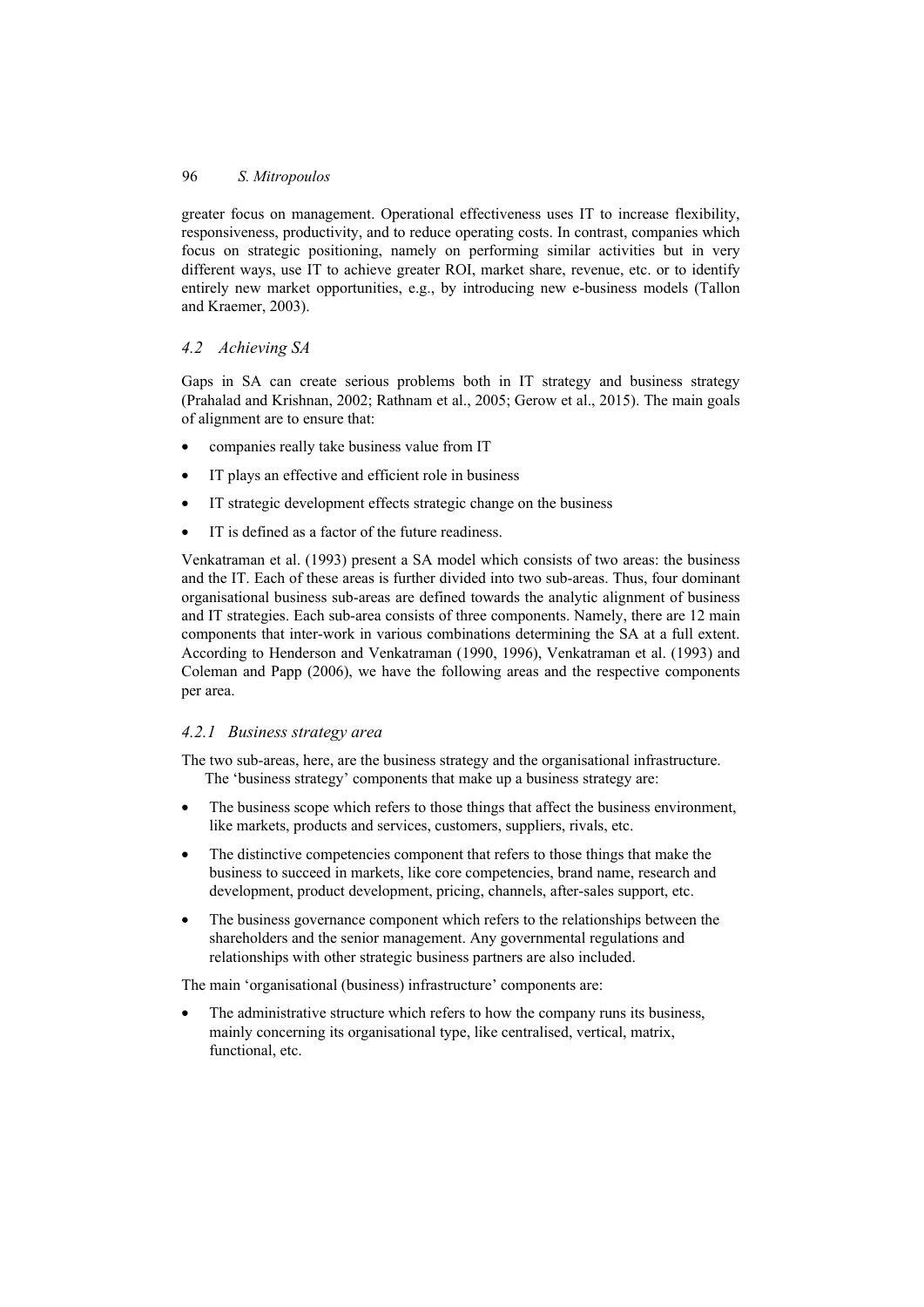- The 'business process' component which refers to the corporate activities, how well they operate and how well they are performed.
- The 'human resource skills' component which refers to the considerations made for how to hire, motivate, train, and develop their employees.

## *4.2.2 IT area*

The two sub-areas, here, are the IT strategy and the IT infrastructure. The *IT strategy* consists of the:

- The IT scope which refers to the information applications and technologies that the business uses.
- The 'systematic competencies' component which refers to all the capabilities that set the IT services apart from the rest, such as how much access to business strategy sensitive information is possible.
- The 'IT governance' component which refers to the authority behind the IT and how the IT resources, risks and responsibilities are spread over the business partners, IT service management and provision. Selection and prioritisation of IT projects is subject to this component.

## The *IT infrastructure* consists of:

- The architecture component which refers to the technology priorities, as well as to the policies applied on applications, systems, networks and data management.
- The processes component which refers to IT oriented activities that the personnel must do to develop, maintain and manage applications and IT infrastructure.
- The skills component which refers to the human resource skills required for the completion of IT activities.

## *4.3 Detailed SA implementation models*

The relationships between the components of the various business areas define the paths of SA that express the perspectives of the functional integration of the business area components towards a specific alignment direction (Venkatraman et al., 1993). According to Coleman and Papp (2006), to achieve SA, a strongest area (determinant or driving force) of the sub-areas described above, drives the changes that business is to undergo. In fact, the components of the strongest area push the changes in the components of another area (called weak area). The changes in this area directly affect at least the components of another area which is called the resulting area of impact. Thus, each alignment perspective involves three business areas of which their combination defines various types of SA. There are the following eight SA perspectives that make sense in a business context (Coleman and Papp, 2006; Henderson and Venkatraman, 1990; Papp, 2004):

• *Strategy execution perspective* where the business strategy is the determinant and the business infrastructure is the weak area which needs refinement and changes through the alignment process. The IT infrastructure is the resulting area of impact. Namely,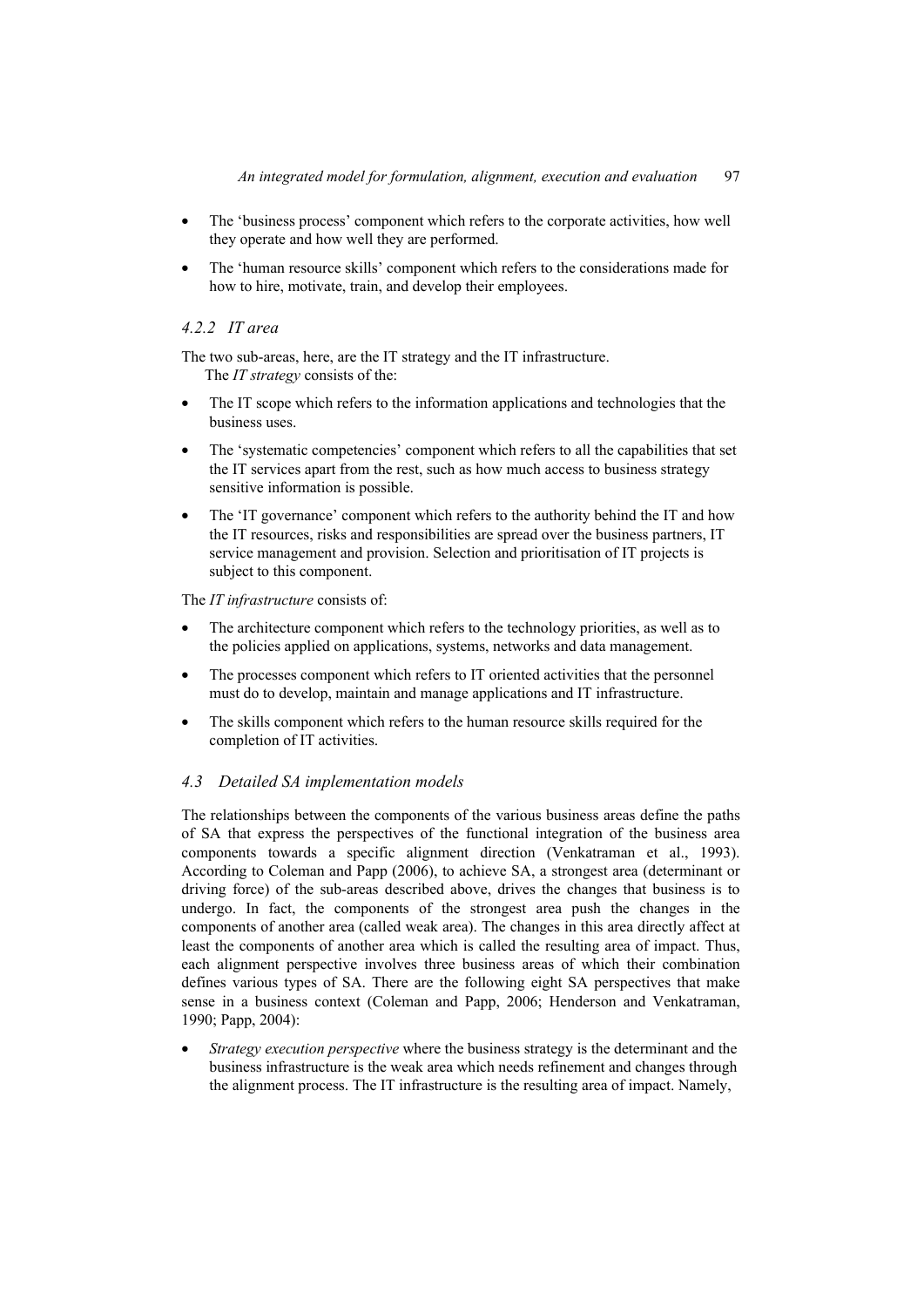### 98 *S. Mitropoulos*

IT infrastructure is going to be affected through the changes in the business infrastructure that means changes in processes, skills and structure. The meaning of this SA perspective is the transformation of the business, as well as of the IT planning for the purpose of mitigating problems, improve services and increase overall performance.

- *Technology potential perspective* where the business strategy is the determinant and the IT strategy is weak area that needs refinement and changes. The IT infrastructure is the resulting area of impact. The meaning of this perspective is to ensure that the IT effectively contributes to the company's final product. Thus, the articulation of IT strategy must support the chosen business strategy, impacting the IT infrastructure architecture, processes and the personnel IT skills.
- *Competitive potential perspective* where the IT strategy is the determinant and the business strategy is the weak area which needs refinement and changes. The organisation (business) infrastructure is the resulting area of impact. The meaning of this SA perspective is to show how new emerging IT technologies and solutions can affect or enable new business strategies in order to bring company's competitive advantage in markets.
- *Service level perspective* where the IT strategy is the determinant, the IT infrastructure is the weak area which needs refinement and changes. The organisational (business) infrastructure is the resulting area of impact. The meaning of this perspective is to show how IT can improve the delivery of products and services, as well as the business processes, the administrative structure and skills.
- *Organisation IT infrastructure perspective* where the organisational (business) infrastructure is the determinant while the IT infrastructure is the weak area which needs refinement and changes. The IT strategy is the resulting area of impact. The meaning of this perspective is to show how process improvements from IT, as well as the value from IT applications on the various business processes can be achieved.
- *IT infrastructure strategy perspective* where the IT infrastructure is the determinant while the IT strategy is the weak area which needs refinement and changes. The business strategy is the resulting area of impact. The meaning of this perspective is to show how the improvement of IT strategy based on the implementation of emerging and existing IT infrastructures can affect positively the business strategy.
- *IT organisation infrastructure perspective* where the IT infrastructure is also here the determinant, while the organisational (business) infrastructure is the area of weakness needing refinement and changes. The business strategy is the resulting area of impact. The meaning of this perspective is that IT infrastructure (emerging new technologies) is the factor which drives the changes in business processes, structures and skills.
- *Organisation infrastructure strategy perspective* where the organisational (business) infrastructure is the determinant, while the business strategy is the weak area which needs refinement and changes. The IT strategy is the resulting area of impact. The meaning of this perspective is to show how the existing capabilities can be exploited to improve or to develop new products and services, influence business strategy, and create new relationships.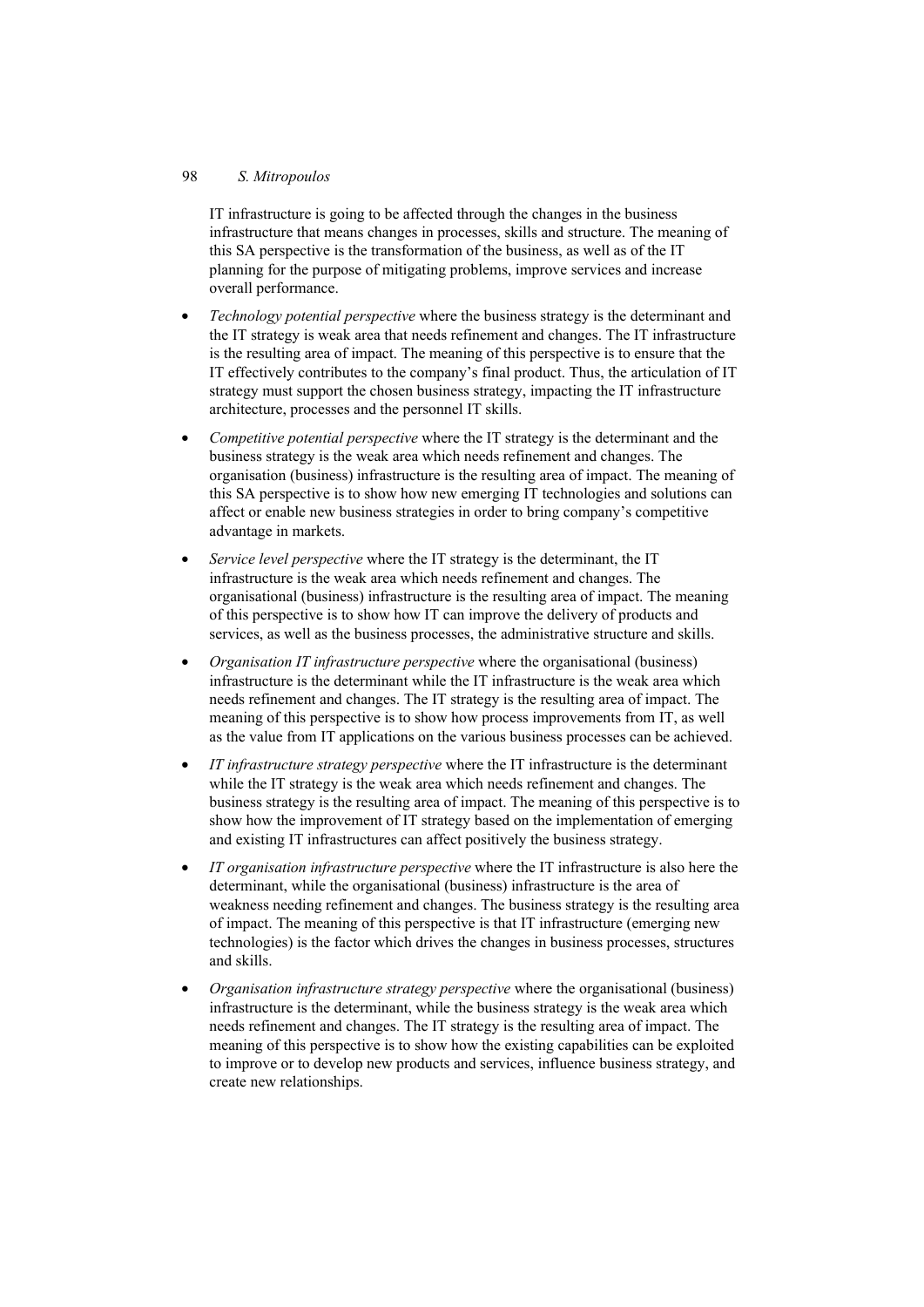Indicatively, we provide in Figure 2 the architectural model for the 'strategy execution' perspective which includes all the involved in the SA areas, as well as the respective components. Such visualisation can be proved very useful in practice to the executives.





#### **5 Strategy mapping and evaluation**

Although Venkatraman et al.'s (1993) model for SA covers both strategic and operational integration, does not include any implementation evaluation. Furthermore, companies and organisations need to know the consequences of their decisions regarding SA. Thus, a framework is needed to evaluate the implementation of business and IT strategies, as well as the influence of their SA decisions on business performance. BSC seems to provide such an effective framework introducing a common language that enables business and IT executives to think together about how IT can support a business strategy (Kaplan, 2002). A BSC must cover all the crucial success factors (CSFs) for the business including IT, too. Using BSC, misfits and time lags between business and IT management processes is possible to be detected. All relevant IT drivers contributing to business goals can be identified in a BSC and measurements per driver can be established. Thus, integration between business and IT is possible. In this way, IT plans can be prioritised in relation to business plans while shared values, visions and actions, between business and IT managers can lead to improved business performance (der Zee and de Jong, 1999).

Kaplan and Norton (2000a, 2000b) developed the BSC model which measures companies' performance from four major perspectives: the financial perspective, the customer perspective, the internal-business-process perspective and the learning and growth perspective. Linking these perspectives introduce the concept of a strategy map (Kaplan and Norton, 2000c). Of course, a BSC can be characterised as a strategy map if and only if, it is linked to the organisation's strategy (de Waal, 2003). Namely, a strategy map is a common visualisation framework that embeds the different items on a company's BSC into a cause-and-effect network and connects desired outcomes with the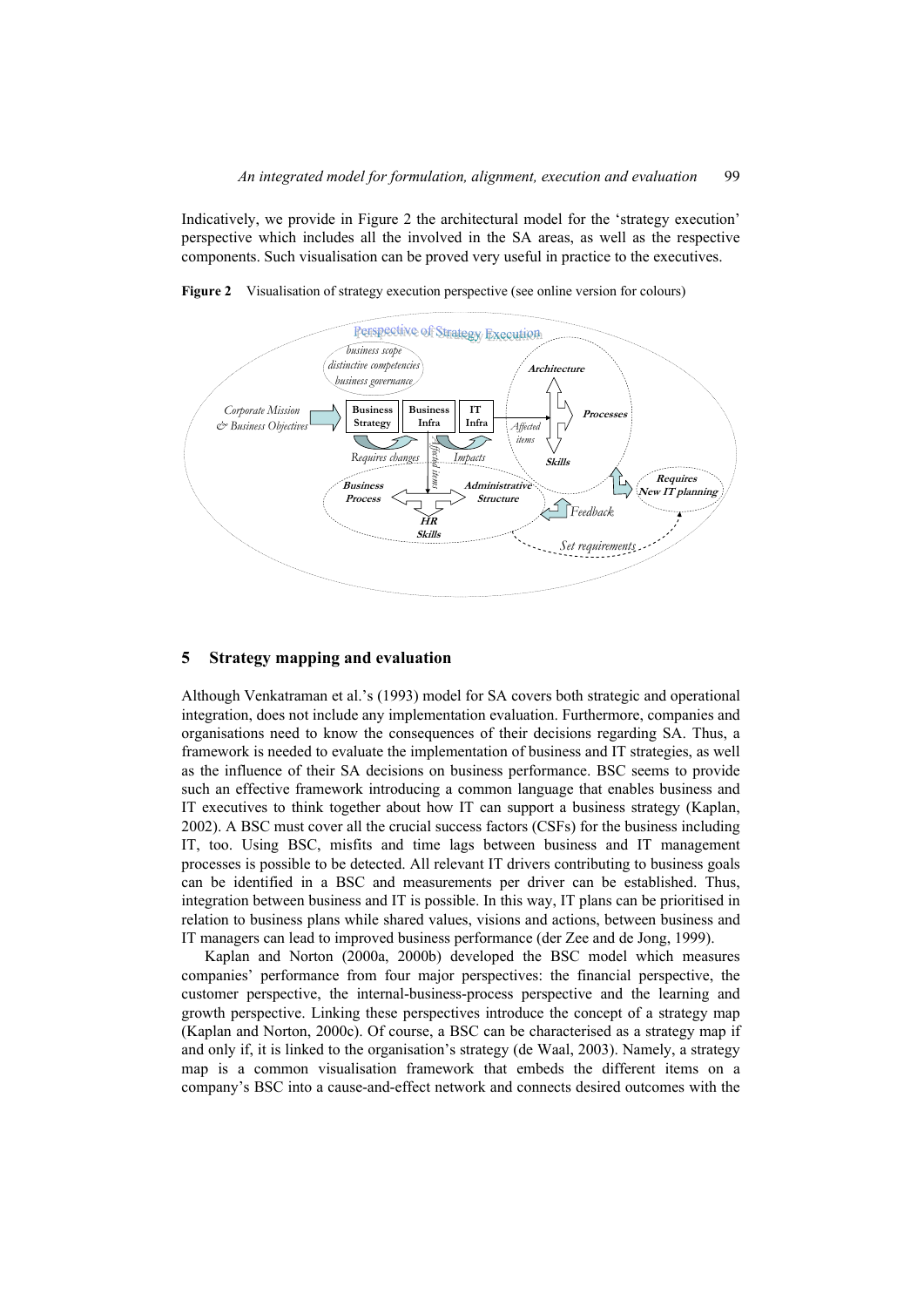drivers of those results. This strategy map provides a common language useful for describing objectives, targets and initiatives – while specific measures are used to assess their performance – as well as the respective linkages that are keystones for a strategic direction, while major gaps in strategy can be detected (Kaplan and Norton, 2000b; Scherer, 2002). In Figure 3, the BSC framework is depicted.





*Source:* Mitropoulos (2012) and Kaplan and Norton (2000a)

It is very important that a BSC can capture not only tangible but also all the key intangible assets, like IT capability, customer relationships, and personnel skills, especially since intangible assets offer competitive advantages that can be difficult copied by rivals. Financial and non-financial measures must be represented in all the organisational levels. Measures of each perspective must be aligned with the measures of the others' ones. These measures are expressed using *key performance indicators* (*KPI*) (Toten, 2005; Parmenter, 2015). Specific, measurable, agreed to, realistic, timely and aligned (SMARTA) principles drive the definition of KPI's that must be business wise reflecting the business strategy success or failure. KPI's must give a clear view towards the direction of performance improvement. Thus, they must be quantifiable to a large extent providing an unambiguous and relevant meaning, while the range of their values must make clear the borders of success. KPI's must be defined within a time frame considering all the environmental parameters of influence (Nikitina, 2010).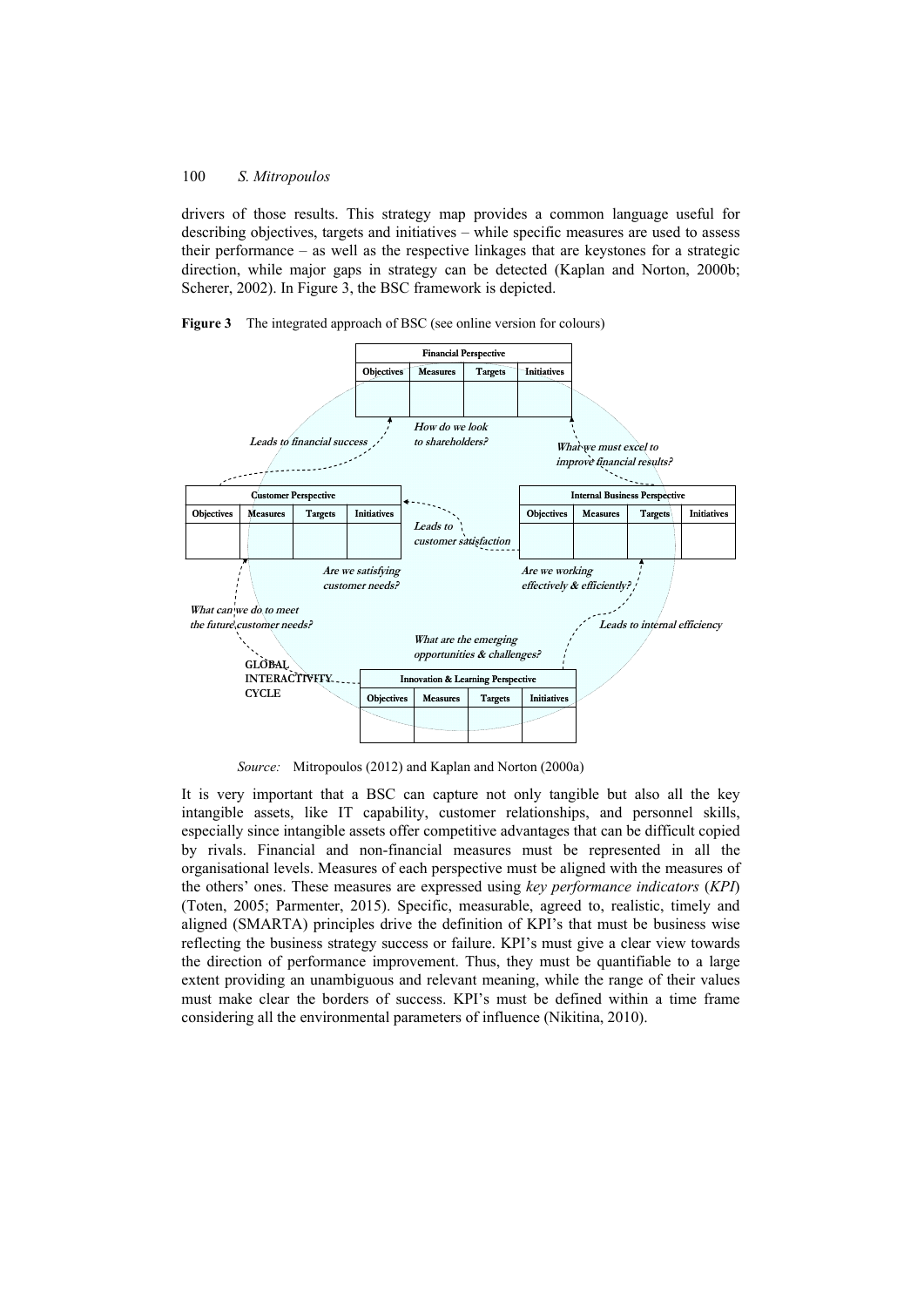#### **6 The strategic and BAs**

#### *6.1 Extending the strategy map*

An enterprise first defines its business strategy. It must be linked to its mission. The IT strategy is defined in relation to the business strategy. The strategy is followed by the execution and finally by the evaluation. This approach many times fails due to many reasons. In fact, what it is needed is an integrated framework which will include all the necessary components for formulating the strategy, all the perspectives for achieving alignments, all the implementation domains, as well as several evaluation measurements at each management level. In other words, there is not only a need to integrate the use of the frameworks proposed by Kaplan and Norton (2000a, 2000b) and by Henderson and Venkatraman (1990), but also to extend them with additional features and components.

A business environment consists of two main viewpoints, the strategic one and the implementation or execution one. The strategic viewpoint must lead to an effective implementation which of course depends on the business context where the strategy applies. These two corporate viewpoints – strategy formulation and strategy execution – drive the definition of two well-known architectures: the strategic architecture and the BA.

A strategic architecture includes all the main components of a business strategy, such as competencies, capabilities, assets, initiatives, customer value proposition, economic value proposition, etc., placed in the perspectives provided by the framework of BSC (Littler et al., 2000). Some of the concepts of a strategic architecture can be mapped to a BA, which in turn maps its concepts to the organisational architecture and the IT one. Thus, a BA can be considered as the link between a business strategy and the business processes, roles, tasks, and information (Versteeg and Bouwman, 2006).

The above analysis drives the idea that having effectively defined and aligned all the strategic components within an integrated framework, which is our utmost goal here, *CSF's* can be developed per component, while respective KPI's can provide the metrics regarding the success or failure of the strategy execution. Before our integrated architectural model is presented, we present in more detail the strategic and BAs, as they are also used in our model.

#### *6.2 Strategic architecture*

The utmost task for top executives is to define an effective and efficient business strategy with respect to enterprise's mission and vision. A business strategy leads to a strategic architecture and to the respective implementation plan. A strategic architecture can be view from four perspectives, like those of a BSC. Each perspective is supported by several business strategy objects that express the strategy execution per perspective. Business strategy objects refer to the resource objects that provide a company with the ability to operate effectively, and usually concern corporate competencies, corporate capabilities and corporate assets. A competency refers to skills and to the potential learning and growth capacity within the enterprise. A capability concerns the strategic combinations of roles, structures, processes, activities and the undertakings that enable the organisation's strategy. Assets can be tangible, such as a computer, or intangible, such as the brand name, resources of knowledge, etc. Following the above approach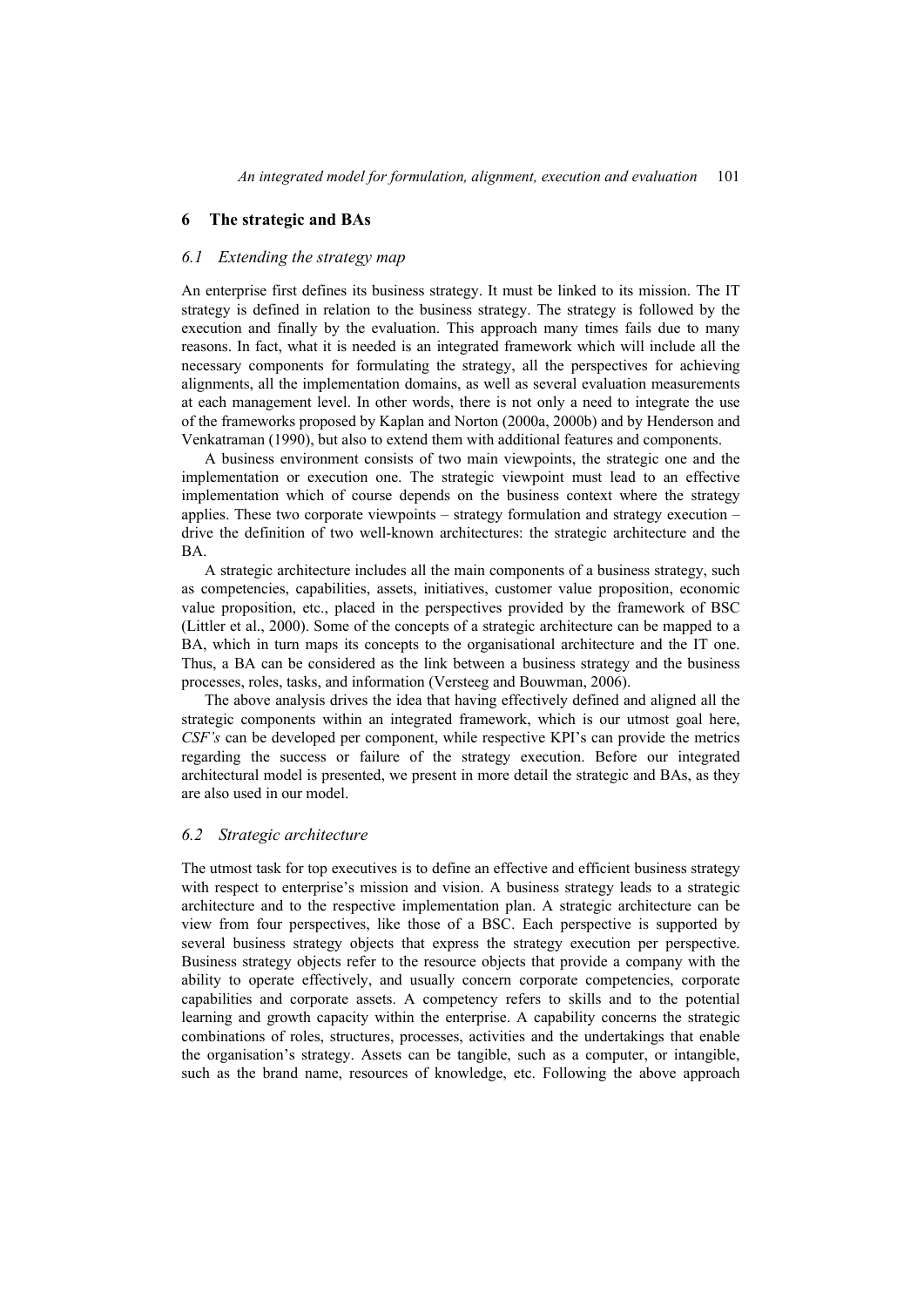(Littler et al., 2000), we provide in Figure 4 a strategic architecture sketch which also depicts the respective BSC perspectives.



**Figure 4** A strategic architecture sketch (see online version for colours)

Further to resource objects, a strategy needs actions which mean initiatives. The initiatives affect the business processes, utilise the strategic assets, and push the capabilities of an enterprise. Initiatives impose actions. Resources and actions must be combined in an orchestrated way in order to provide a unique customer value proposition, as well as, an economic value proposition for the shareholders and other parties of interrelated interests. Of course, the combination of all the above must lead to an overall strategic value proposition which a company must develop in order to differentiate from its competitors (Littler et al., 2000).

The strategic components concern the various business perspectives as those defined by the BSC framework. Putting the various strategic components into the various business perspectives, CSFs can be defined for them, as well as the corresponding KPI's.

### *6.3 Business architecture*

BA is an important business concept. The objective of a BA is to structure responsibility over economic activities. The main elements of a BA are the so-called business domains that define the business areas of responsibility. In fact, business domains are clusters of business objects and functions, over which meaningful responsibility can be undertaken into business processes (Versteeg and Bouwman, 2006). A BA consists of:

- 1 several business domains and their assigned business activities
- 2 several business functions and high-level data descriptions, for which these business domains are responsible for and need to perform their assigned business activities
- 3 several high-level business processes, which show how these domains work together in order to achieve the organisational business strategy and the respective goals.

Only a part of BA is under the responsibility of the IT department and the chief information officer (CIO). In order to specify the BA of an organisation need a lot of elaboration, especially for the large-scale ones. This means that the initial defined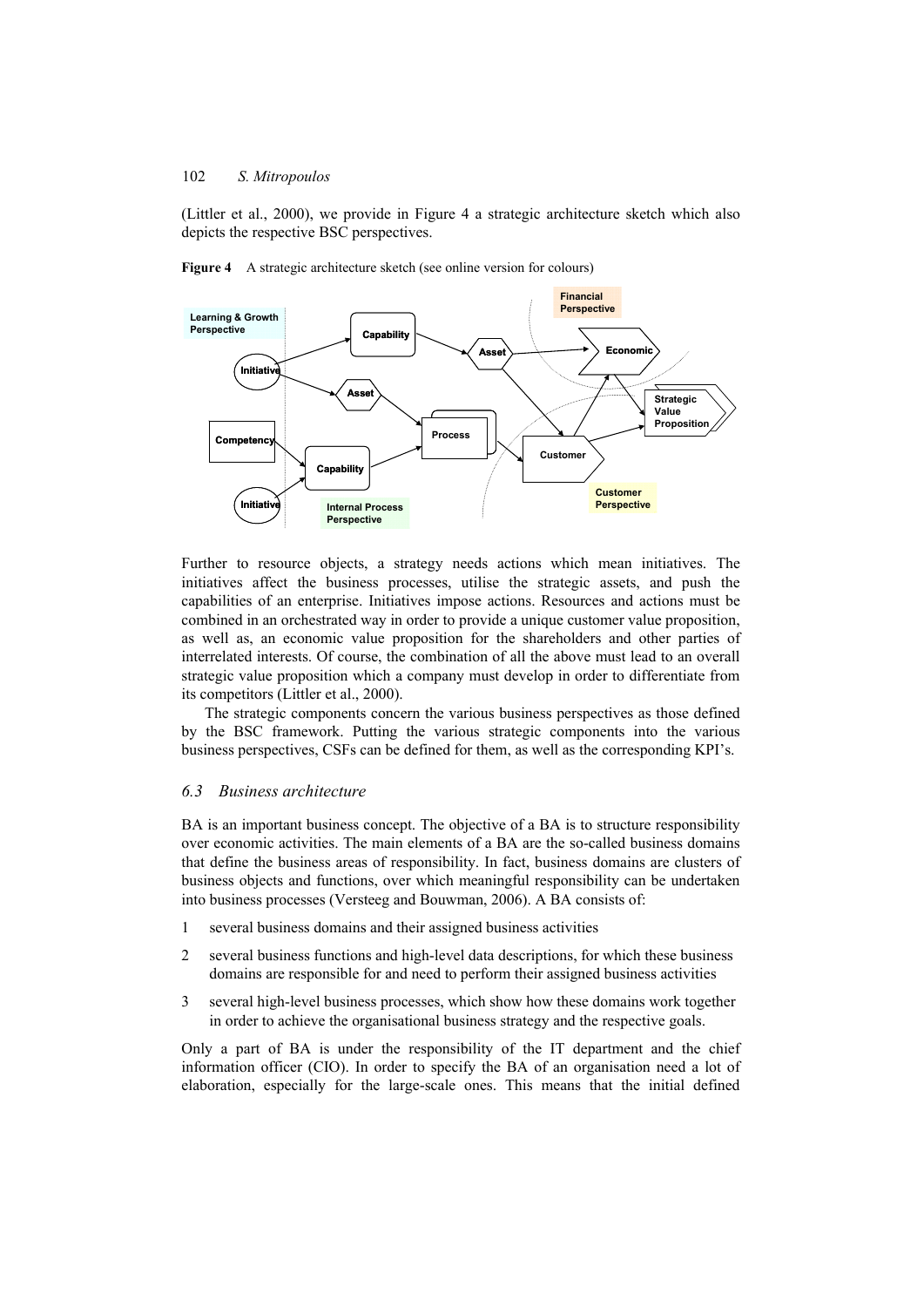domains that come from the business strategy requirements and objectives are of high level and probably they cannot be directly mapped onto low level processes and functions. For this reason, refinement of domains to sub-domains must first take place. This process of domain refinement must continue recursively until fine-grained business processes are defined and the required functions have become obvious to be setup. Some of the lowest level domains are the machine level domains that concern IT resources and their interactions (Bleistein et al., 2006a, 2006b; Zijl and Belle, 2014; Rouhani et al., 2015). In Figure 5, we provide a sketch of BA including the respective IT architecture linkages (Versteeg and Bouwman, 2006).





#### **7 The proposed integrated architectural model**

It is well-known that companies and organisations must first define their mission. The mission drives the corporate vision. This vision ends up to a business strategy which is linked with several strategic goals that among others, in the new digital era, must incorporate the technology potentially imposed by IT. A respective strategic architecture – as defined above – must satisfy these goals. The strategic architecture, adopting the BSC approach, is divided into four perspectives: the innovation, learning and growth, the internal process, the customer and the financial. Each perspective consists of several strategic components that must be appropriately and clearly specified in the context of an enterprise or organisation. These strategic components provide the means for successful control and monitoring of the strategy execution. A strategic component can be evaluated through one or more CSFs. Each CSF can be evaluated by using appropriate KPI's.

Furthermore, the combination of components of a strategic architecture provides a fine-grained method for aligning (achieving thus SA) the four BSC perspectives and finding out the gaps in a corporate or organisational strategy. Of course, the business context upon which the strategic architecture is developed plays an important role. Towards this direction, business capabilities, assets, processes, etc. with respect to the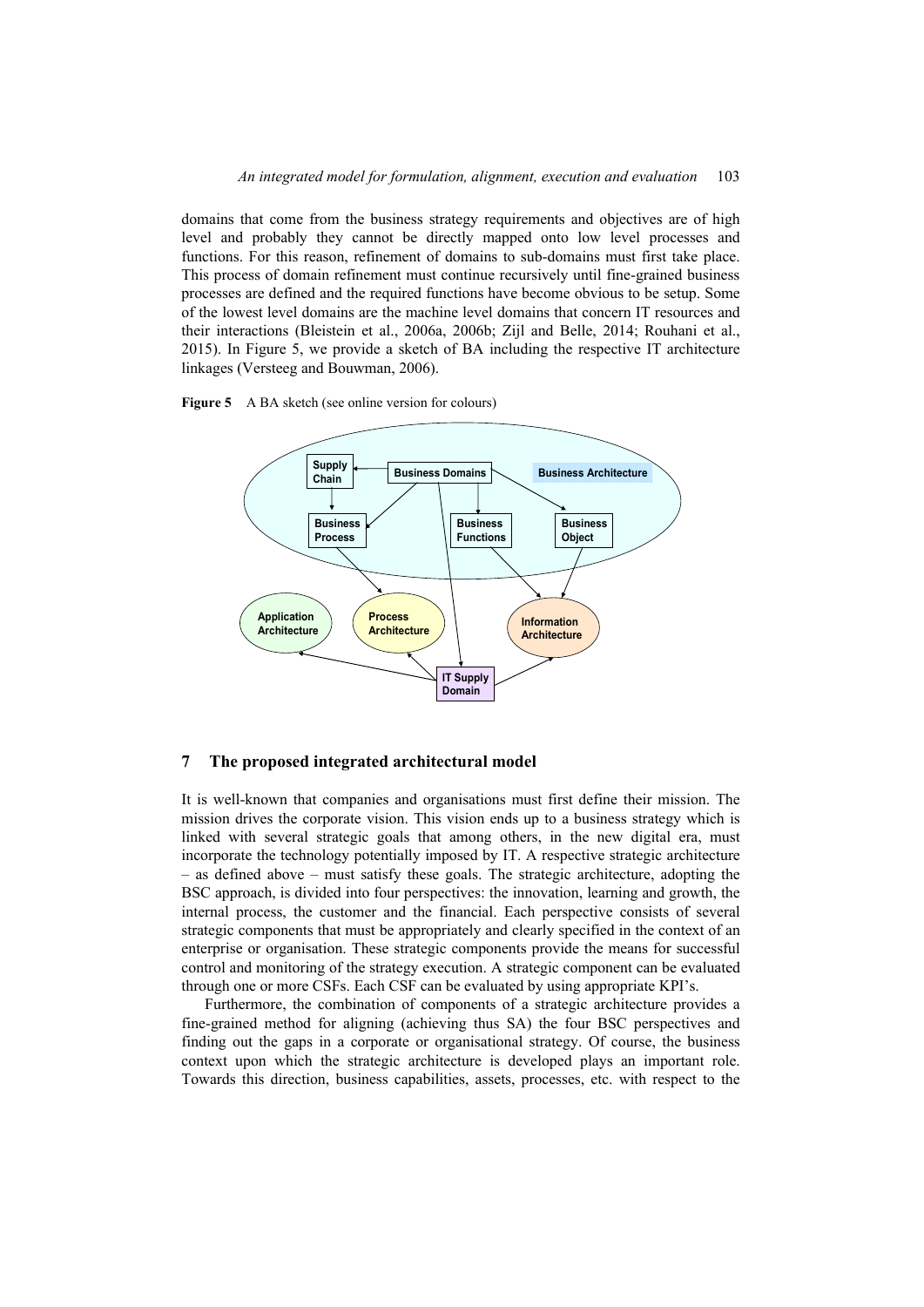business context drive the composition of the BA as the latter must realise and satisfy the strategy objectives. As mentioned above, BA refers to business domains. Thus, refinement of high-level business domains to lower level ones must take place. Alignment between the domains of different or same level must take place for consistency assurance and conflict prevention. At the finest grain level, low level business processes are defined (technical business processes), business functions and data, as well as the required IT infrastructure (which, in fact, provides the service level potentiality to the organisational infrastructure SA perspective as discussed above). CSFs of the organisational and IT infrastructures must be linked to specific measures (KPI's) for the evaluation of the overall success of the initiatives in internal processes and the growth perspective, that are crucial for the competitive potentiality, as well as for the efficiency of the customer orientation and the financial results. In Figure 6, we present this approach by integrating all the above concepts and frameworks into an innovative and effective architectural model for the purpose of a coherent formulation, alignment, execution and evaluation of business and IT strategies.



**Figure 6** The proposed integrated architectural model (see online version for colours)

As we can see in Figure 6, the strategic architecture, the various points of alignment that are referred to the BSC perspectives, the domains refinement in the BA context, and the perspectives imposed by SA model are incorporated among others in the proposed architectural model. An appropriate feedback mechanism is also depicted for the purpose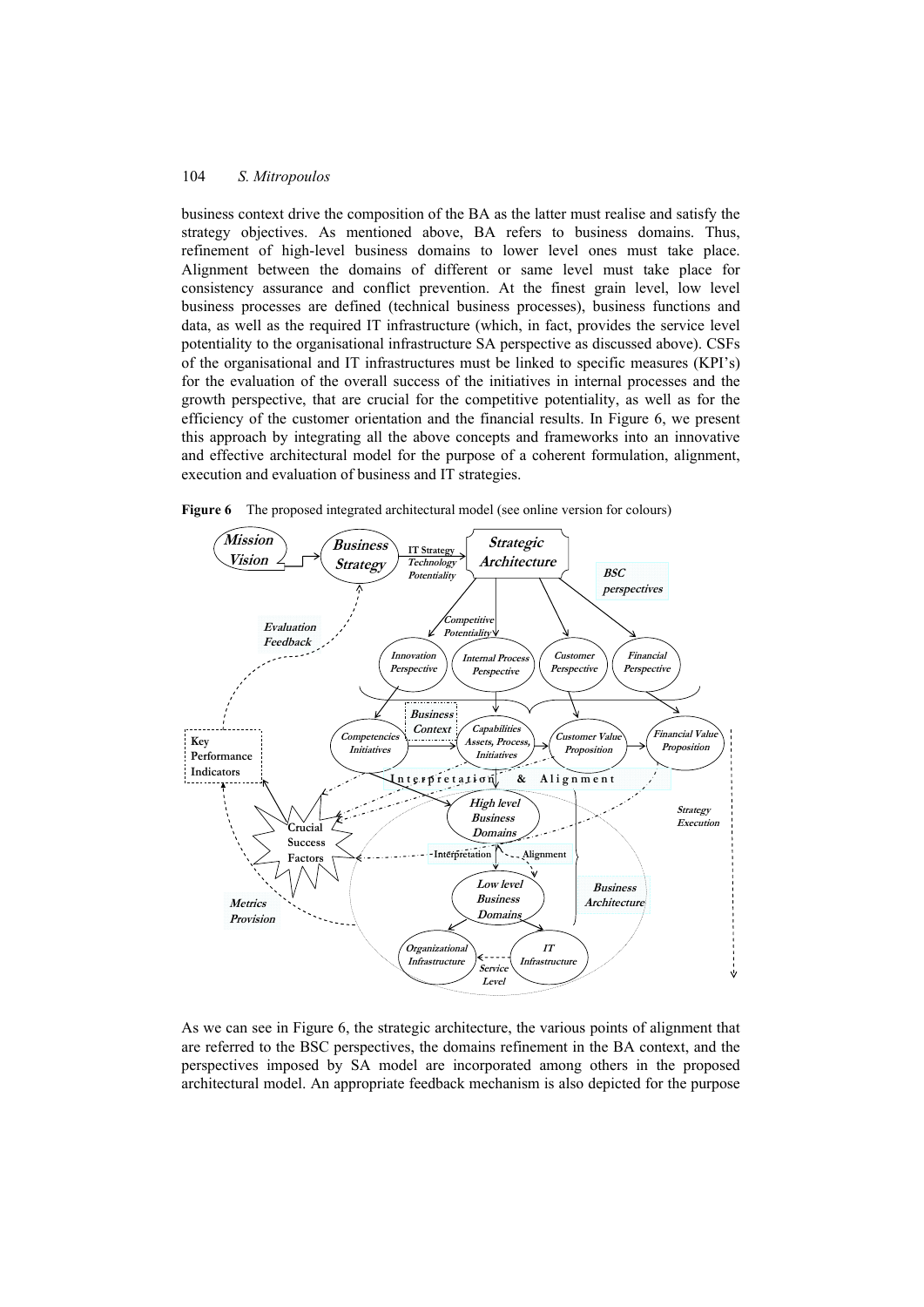of refining the business strategy and/or the IT strategy and/or the organisational infrastructure and/or the IT infrastructure depending on the priorities set by the enterprise or the organisation.

## **8 Evaluation**

## *8.1 Expected usage results*

During the conduction of our research for the development of the proposed integrated model, we investigated the expected usage results from its enforcement in business and organisational environments. The top management, the senior executives, as well as the tactical management will much benefit by extensively using this architectural model. Indeed, all these key players can take real competitive advantage by taking the big picture of how the business strategy and IT strategy related things must be defined and implemented. Specifically, the reasons of the success of the proposed architectural model are the following:

- 1 The proposed architectural model includes all the main aspects for an effective strategy definition and execution without leaving almost out any crucial parameter and concept. Thus, the strategic management decisions will not be isolated and unrelated but on the contrary will be progressively made towards the right direction. In addition, enterprises avoid trying to find fragmentary tools that are tailored to their needs in terms of size, nature and weaknesses.
- 2 The proposed architectural model connects the strategy with the operational level and the business processes, which is very important because a strategy evaluation must always be linked to the business processes and their constraints. In other words, our model is directly linked to the implementation of the strategic decisions made by the top management.
- 3 The indicators of our strategy's performance need to be clear as to what they count and agreed with the enterprise's management. The proposed model helps such an agreement, which, apart from achieving a common understanding, is very important because through the provided feedback mechanisms, a basis for discussing agreed goals for continuous improvement and activation of change processes is given.
- 4 Towards the direction of management of change, the proposed architectural model by considering all the strategic viewpoints and aspects, provides the opportunity for consistent changes, increasing this way the adaptability and the flexibility in change in a way agreed by all parties of management involved.
- 5 The big picture given by our model, which involves all multi-level management executives, has the positive that executives cannot ignore reports about their assessment of their decisions or actions because they are tied-up with a complete and a consistent evaluation system. This de facto leads to a virtuous circle of monitoring and fulfilling the business objectives.
- 6 The importance given to detail by the proposed model is particularly needed in large or medium-scale enterprises that need a structured methodology of organising their strategy with greater emphasis on detail.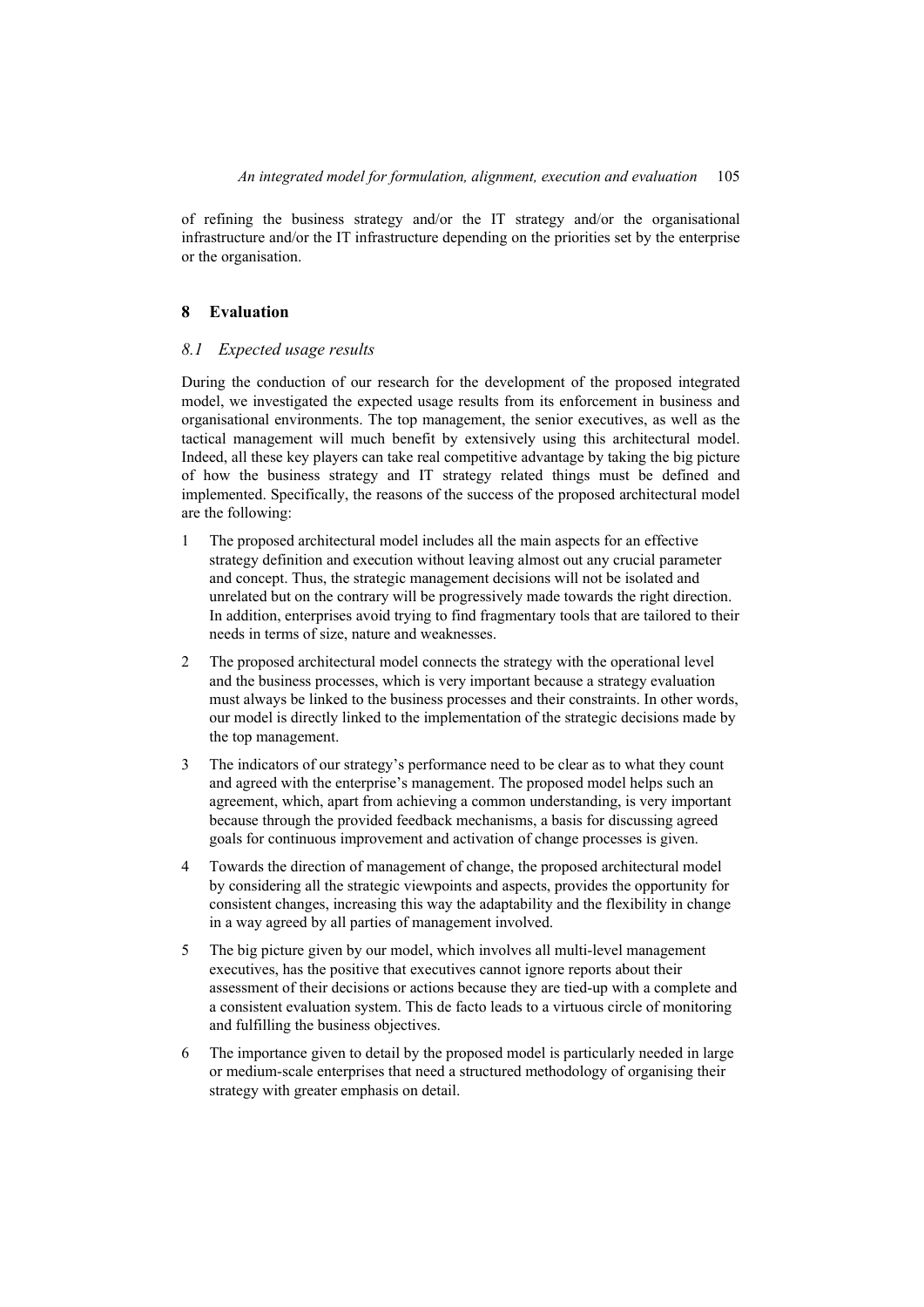In short, the proposed architectural model is expected to lead to high business performance, agility and consistency in decision making, improved resource control, refinement capability via feedback mechanisms, increased coordination, quality of service, and finally positive financial results.

## *8.2 An explanatory example*

Hereafter, we provide an indicative example providing a practical scenario for the proposed model. The developed scenario comes from our working experience in modern enterprises and it is based on realistic assumptions. To develop a full scenario based on a real-world organisation needs the establishment of a funding project, something which is in our plans. It is usually very difficult for enterprises to disclose their strategy and the relative data due to reasons of confidentiality.

Let us assume an enterprise which needs urgently improvement of its business performance with respect to its internal processes and responsiveness to their customers' demands by using new IT solutions and services. It is expected that this improvement will cause increased financial results due to lower costs and quick to market's demand response. For this purpose, a new strategic value proposition must be articulated based on new high-tech solutions.

From the strategic architecture viewpoint, some initiatives that will arise new business competencies and capabilities are urgently needed. In our example, these high-tech initiatives concern the introduction of SOA-based IT solutions that will integrate enterprise's internal systems, promote secure interoperability with its external partner systems, and make available enterprise's services to its customers everywhere via cloud and mobile computing (Katsikogiannis et al., 2018). This growth and future readiness action is expected to improve the overall business processes, assets and capabilities, such the cost of operations, the personnel talent, the business intelligence, the information availability, the marketing activities, etc. Towards this direction, the top executives must design a strategy map based on BSC which helps both SA and evaluation.

Thus, an IT strategy must be formulated following the *technology potential perspective of SA*, where the business strategy is the determinant and the IT strategy is the weak area that needs refinement and changes. The IT infrastructure is the resulting area of impact (Coleman and Papp, 2006). The IT infrastructure supports the business processes according to several performance and quality criteria. These criteria are expressed in terms of corresponding service level agreements (SLA's). From the BA point-of-view, business process domains must be mapped to IT infrastructure domains in such a way that there will be convergence, as well as consistency between them according to the defined SLA's. These convergence and consistency require effective interpretation and alignment of business domain processes to IT domain processes according to the BA requirements. The effective interpretation drives the design of an effective BA, something which can be evaluated through the definition of CSFs and the respective measures (KPI's). If the business domain KPI's have the expected range of values for the corresponding IT KPI's values, then we can say that SA is achieved at this level, otherwise refinements must take place in the IT infrastructure and/or the internal business processes.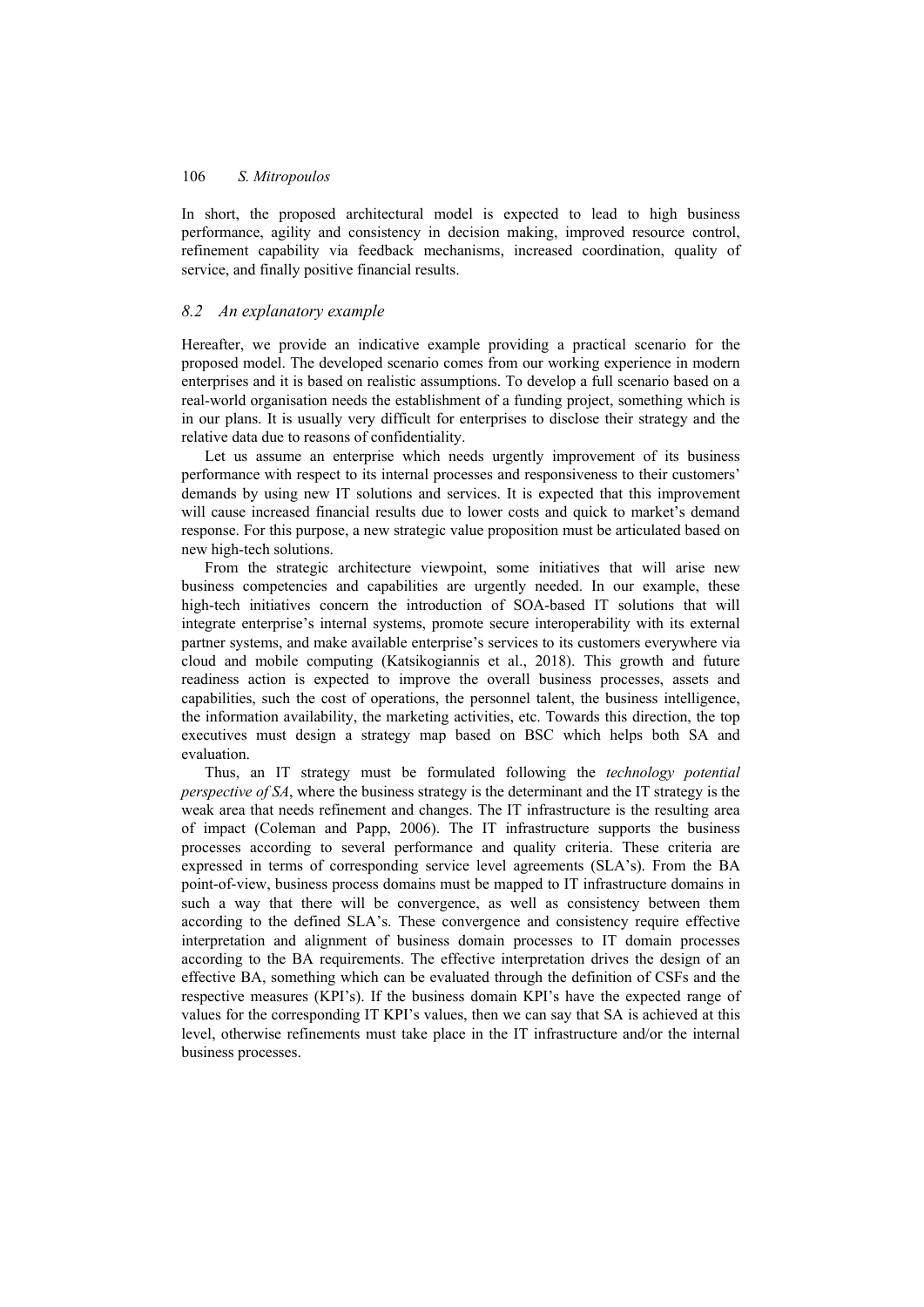To avoid implementation backtrackings which usually causes increased costs, it is a good practice to conduct process simulation scenarios. The process simulation takes place for the *initial* process and the *new* process. The initial process needs improvement, while the new one is going to be deployed in the business environment.

Hereafter, we provide a short example which is based on a previous conducted research (Mitropoulos, 2012). Let us assume a 'customer billing' activity (initial business sub-process), for which, hypothetically, the arrival of 40 cases follows normal distribution with mean time 20 minutes and standard deviation ten minutes. This billing sub-process is not optimised due to the adoption of traditional practices, like the manual data entry, credit card checking via fax, enforcement of a discount policy from a human being supervisor, and manual preparation of the final invoice. Running the corresponding simulation, let us assume that the average case time was about 30 min. This is not acceptable at all from a business performance point of view. The managers set a business goal for the average case time to be less than 9 min, something which requires emergency improvements in the billing sub-process and the IT infrastructure. Towards to this direction, the enterprise implemented IT solutions for credit card checking by using interoperability with inter-banking systems, automated discount policy enforcement, automated data import, fully automated preparation of the final invoice, etc. After, the implementation of these IT-enabled changes, let us assume that the average case time fall to 8 min. This value satisfies the business operation goal set by the managers for the new IT-enabled billing sub-process, and the *respective alignment* at this level is achieved. Furthermore, at the IT service level, SLA's such as that "the automated discount policy must not exceed 10 seconds delay" and "the automated credit card checking must not exceed 50 seconds delay" have been defined as a prerequisite to achieve the business goal. To achieve specific business process performance results in simulation runs, it usually needs adaption of the input parameter values. In fact, the *alignment of IT system goals to the respective business goals* is an iterative process.

The efficiency of the 'customer billing' activity is crucial from the operational point-of-view. To extend a bit more the above scenario, assuming a CSF 'customer convenience in order/billing', which is influenced by measures like 'order making time' and 'customer billing time', after the introduction of IT-enabled changes, the corresponding *KPI of* 'customer convenience in order/billing', hypothetically, is expected to improve by 70%, something which consequently is expected to increase the measure 'customer retention' which positively affects the measure 'increased revenue' (Mitropoulos, 2012).

#### **9 Conclusions and future work**

In this paper, we proposed an integrated architectural model for coping with all the main issues of SA, of strategy formulation by presenting Porter's (2001) principles, as well as the strategic architecture, of strategy execution within an organisational infrastructure by using the BA, and of strategy evaluation by using the BSC approach and KPI's. In fact, what we addressed is a framework where performance measurement and multi-dimensional SA is possible.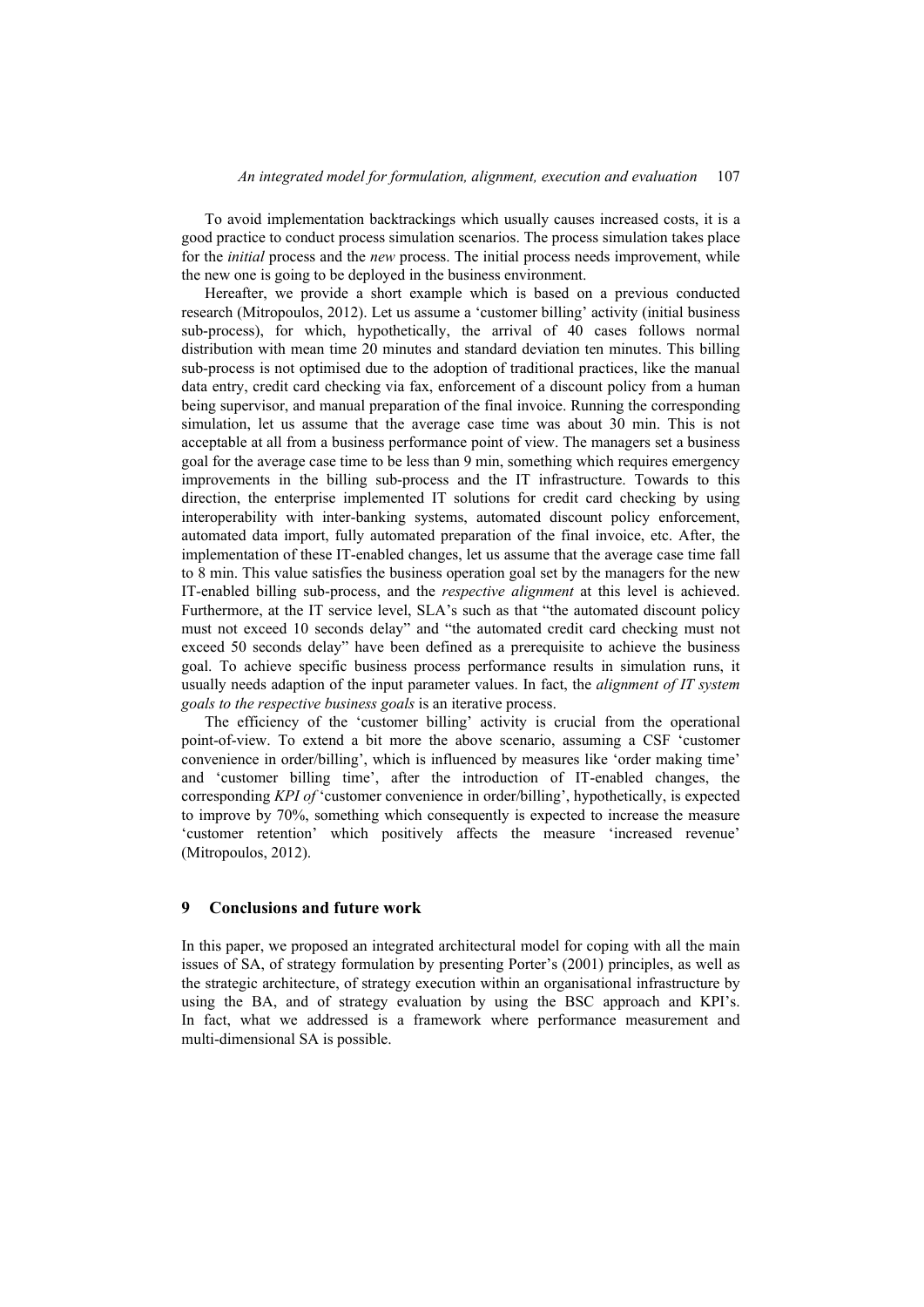As the proposed model is based on well-known models and in fact is an effective combination of them, it is an objective outcome that top executives can take the advantages of these models within one integrated framework. Towards this direction, we provided an explanatory example which depicts the high applicability of our model, involving its various architectural parts, although the respective scenario was restricted in few functionalities due to paper's space limitations. For instance, we depicted how strategic architecture components are incorporated into the BSC and how the CSFs of it are related to the BA and directly linked to the business processes and the IT systems.

Our future work includes among others, the validation of the proposed integrated architectural model through its application in several real business environment case studies. However, it is reasonable its success as it is based on well tested frameworks and models, while their integration took place in a progressive way which was driven by the needs and the gaps arisen from each one model separately. In addition, we have already worked on simulation models that can provide us with useful information and results on the applicability of our integrated approach.

### **References**

- Amit, R. and Zott, C. (2001) 'Value creation in e-business', *Strategic Management Journal*, Vol. 22, Nos. 6/7, pp.493–520.
- Augusto, R.H., Lima, N.C., Penedo, A.S.T., Oliveira, B.B.B. and Oliveire, S.V.W.B. (2012) 'Competitive advantages: the e-commerce as a strategy for competitiveness in the retail market', *International Journal of Engineering Research and Development*, Vol. 5, No. 1, pp.60–66.
- Aversano, L., Grasso, C. and Tortorella, M. (2012) 'A literature review of business/IT alignment strategies', *Procedia Technology*, Vol. 5, pp.462–474.
- Bergeron, F., Raymond, L. and Rivard, S. (2004) 'Ideal patterns for strategic alignment and business performance', *Information and Management*, Vol. 41, No. 8, pp.1003–1020.
- Bleistein, J.S., Cox, K., Verner, J. and Phalp, T.K. (2006a) 'B-SCP: a requirements analysis framework for validating strategic alignment of organizational IT based on strategy, context, and process', *Information and Software Technology*, Vol. 48, pp.846–868.
- Bleistein, J.S., Cox, K. and Verner, J. (2006b) 'Validating strategic alignment of organizational IT requirements using goal modeling and problem diagrams', *The Journal of Systems and Software*, Vol. 79, pp.362–378, Elsevier.
- Brown, E. (1998) *Competing on the Edge*, Harvard Business School Press, New York.
- Chaudhary, A. and Uprety, I. (2016) 'Analysis of telecom service quality factors with analytic hierarchy process and fuzzy extent analysis: a case of public sector unit', *International Journal of Business and Systems Research (IJBSR)*, Vol. 10, Nos. 2/3/4, pp.162–185.
- Coleman, P. and Papp, R. (2006) 'Strategic alignment: analysis of perspectives', *Proceedings of the 2006 Southern Association for Information Systems Conference*, 11–12 March, Florida, USA.
- Coltman, T., Tallon, P., Sharma, R. and Queiroz, M. (2015) 'Strategic IT alignment: twenty-five years on', *Journal of Information Technology*, Vol. 30, No. 2, pp.91–100.
- de Waal, A.A. (2003) 'The future of the balanced scorecard: an interview with Prof. Dr. Robert S. Kaplan', *Measuring Business Excellence*, Vol. 7, No. 1, pp.30–35.
- der Zee, T.M.V. and de Jong, B. (1999) 'Alignment is not enough: Integrating business and information technology management with the balanced business scorecard', *Journal of Management Information Systems*, Fall, Vol. 16, No. 2, pp.137–156.
- Feld, S.C. and Stoddard, B.D. (2004) 'Getting IT right', *Harvard Business Review*, February, Vol. 82, No. 2, pp.72–9, p.122.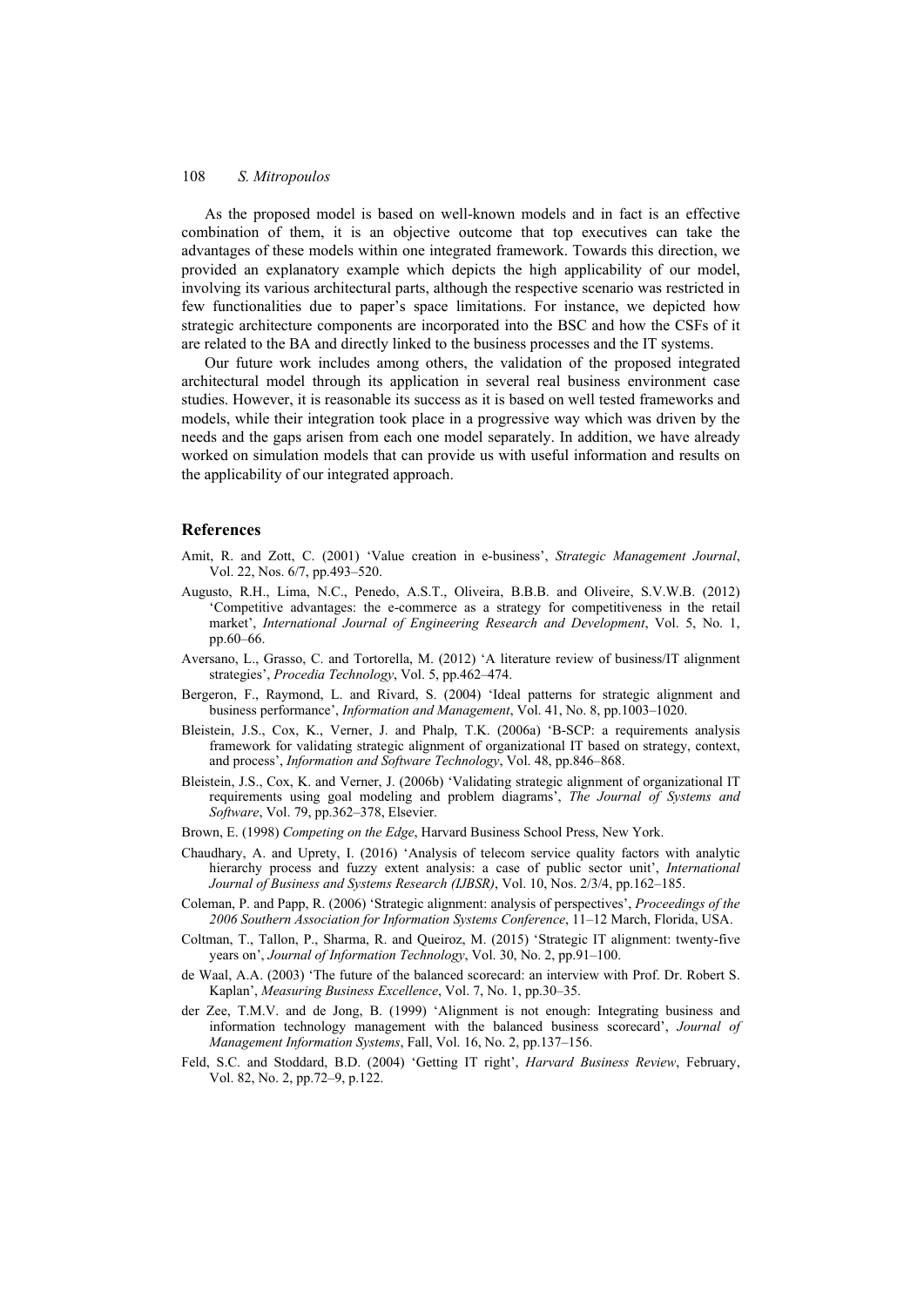- Gerow, J., Bennett, J., Grover, T. and V. (2015) 'Six types of IT-business strategic alignment: an investigation of the constructs and their measurement', *European Journal of Information Systems*, Vol. 24, No. 5, pp.465–491.
- Gomez, R.J. (2015) 'Strategic alliances: strategy of the future', *Touro Accounting & Business Journal*, Spring, Vol. 2015, pp.13–17.
- Henderson, J. and Venkatraman, N. (1990) *Strategic Alignment: A Model for Organizational Transformation Via Information Technology*, Working Paper No. 3223-90, Sloan School of Management, Massachusetts Institute of Technology.
- Henderson, J. and Venkatraman, N. (1996) 'Aligning business and IT strategies', in Luftman, J.N. (Ed.): *Competing in the Information Age*, Oxford University Press, New York.
- Hsu, L-L., Chen, S-J., Chiu, M-C. and Chen, J.C.H. (2015) 'Determinants of successful online transactions – effects of transaction assurance seal and reputation rating affecting trust and purchase intention of consumers', *Human Systems Management*, May, Vol. 34, No. 2, pp.105–118.
- Kaplan, R. (2002) 'Building strategy focused organizations with the balanced scorecard', Presentation during the *Third International Performance Measurement and Management Conference*, July, Boston.
- Kaplan, R. and Norton, D. (2000a) 'The balanced scorecard measures that drive performance', *Harvard Business Review*, January–February, pp.71–79.
- Kaplan, R. and Norton, D. (2000b) 'Having trouble with your strategy? Then map it', *Harvard Business Review*, September–October, pp.167–176.
- Kaplan, R. and Norton, D. (2000c) *The Strategy-focused Organization, How Balanced Scorecard Companies Thrive in the New Business Environment*, Harvard Business School Press, New York.
- Katsikogiannis, G., Kallergis, D., Garofalaki, Z., Mitropoulos, S. and Douligeris, C. (2018) 'A policy-aware service oriented architecture for secure machine-to-machine communications', *Journal of Ad Hoc Networks*, November, Vol. 80, pp.70–80, Elsevier Science Publishers
- Kearns, G.S. (1997) *Alignment of Information Systems Strategy with Business Strategy: Impact on the Use of IS for Competitive Advantage*, PhD thesis, University of Kentucky.
- Kim, E., Nam, D. and Stimper, J.L. (2004) 'The applicability of Porter's generic strategies in the digital age: assumptions, conjectures, and suggestions', *Journal of Management*, Vol. 30, No. 5, pp.569–589.
- Lee, Z. and Gosain, S. (2002) 'A longitudinal price comparison for music CDs in electronic and brick-and-mortar markets: pricing strategies in emergent electronic commerce', *Journal of Business Strategies*, Vol. 19, No. 1, pp.55–71.
- Lerner, S. (2015) 'Digital business strategy', *Touro Accounting & Business Journal*, Spring, Vol. 2015, pp.48–52.
- Littler, K., Aisthorpe, P., Hudson, R. and Keasey, K. (2000) 'A new approach to linking strategy formulation and strategy implementation: an example from the UK banking sector', *International Journal of Information Management*, Vol. 20, pp.411–428.
- Mitropoulos, S. (2012) 'A simulation-based approach for IT and business strategy alignment and evaluation', *International Journal of Business Information Systems*, Vol. 10, No. 4, pp.369–396.
- Nikitina, A. (2010) *SMART Goal Setting: A Surefire Way to Achieve Your Goals* [online] http://www.goal-setting-guide.com/smart-goals.html (accessed 20 February 2019).
- Pagani, M. (2013) 'Digital business strategy and value creation: framing the dynamic cycle of control points', *MIS Quarterly*, October, Vol. 37, No. 2, pp.617–632.
- Papp, R. (2004) 'Assessing strategic alignment in real time', *Journal of Informatics Education Research*, Vol. 6, No. 1, pp.242–250.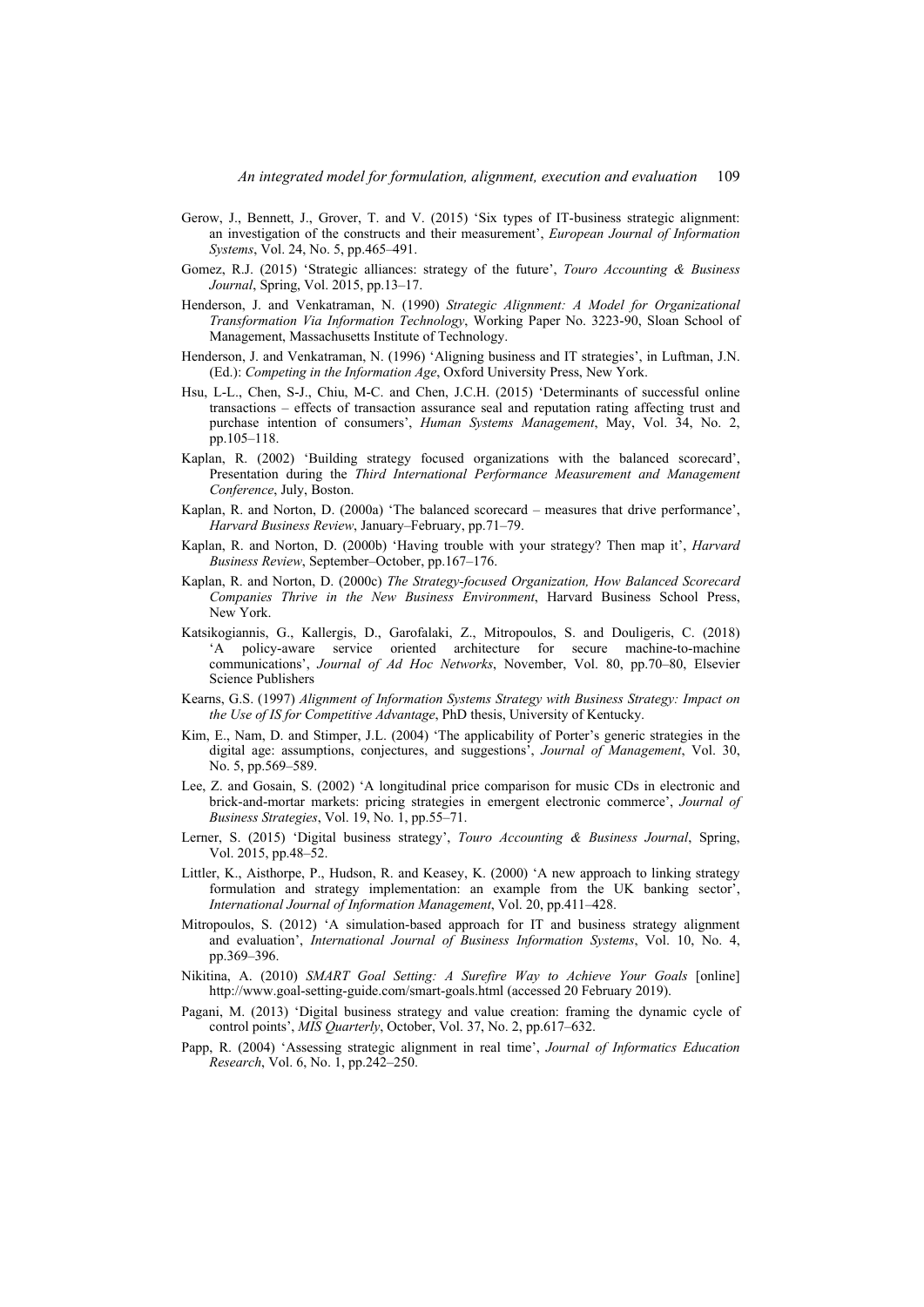- Parmenter, D. (2015) *Key Performance Indicators: Developing, Implementing, and Using Winning KPIs*, John Wiley & Sons.
- Phau, I. and Poon, S.M. (2000) 'Factors influencing the types of products and services purchased over the internet', *Internet Research, Electronic Networking Applications and Policy*, Vol. 10, No. 2, pp.102–113.
- Pilinkien, V., Kurschus, R.J. and Auskalnyte. G. (2013) 'E-business as a source of competitive advantage', *Economics and Management*, Vol. 18, No. 1, pp.77–85.
- Porter, M. (1996) 'What is strategy?', *Harvard Business Review*, Vol. 74, No. 6, pp.61–78.
- Porter, M. (2001) 'Strategy and the internet', *Harvard Business Review*, March, Vol. 79, No. 3, pp.62–78.
- Prahalad, C. and Krishnan, M. (2002) 'The dynamic synchronization of strategy and information technology', *MIT Sloan Management Review*, Summer, Vol. 43, No. 4, pp.24–33.
- Rathnam, R.G., Johnsen, J. and Wen, H.J. (2005) 'Alignment of business strategy and IT strategy: a case study of a Fortune 50 financial services company', *Journal of Computer Information Systems*, Winter, 2004–2005, Vol. 45, No. 2, p.1.
- Rathod, G., Puranik, V. and Hiremath, V. (2019) 'Developing agility system in supply chains', *International Journal of Business and Systems Research (IJBSR)*, Vol. 13, No. 2, pp.247–258.
- Reeves, M. and Deimler, M. (2011) 'Adaptability: the new competitive advantage', *Harvard Business Review*, July–August, pp.135–141.
- Rouhani, B.D., Mahrin, M.N., Nikpay, F., Ahmad, R.B. and Nikfard, P. (2015) 'A systematic literature review on enterprise architecture implementation methodologies', *Information and Software Technology*, June, Vol. 62, pp.1–20.
- Sautter, B. and Clar, G. (2017) 'Strategic guidance in 'leading-edge' clusters for sustainable business success in future markets', *International Journal of Business and Systems Research (IJBSR)*, Vol. 11, No. 3, pp.243–264.
- Scherer, D. (2002) *Turning Organizational Knowledge into Business Assets: Balanced Scorecard Overview*, 17 June [online] http://www.coreparadigm.com/articles/balancedScorecard.pdf (accessed 20 February 2019).
- Shen, Y-C., Chen, P-S. and Wang, C-H. (2016) 'A study of enterprise resource planning (ERP) system performance measurement using the quantitative balanced scorecard approach', *Computers in Industry*, January, Vol. 75, pp.127–139.
- Silva, E. and Chaix, Y. (2008) 'Business and IT governance alignment. Simulation essay on a business process and IT service model', *Proceedings of the 41st Hawaii International Conference on System Sciences, HICSS 2008*, Waikoloa, Big Island, Hawaii, p.434.
- Som, O. and Diekmann, J. (2017) 'Barriers of non-technological innovation explorative case study insight from European firms', *International Journal of Business and Systems Research (IJBSR)*, Vol. 11, No. 3, pp.265–283
- Tallon, P.P. and Kraemer, L.K. (2003) 'Investigating the relationship between strategic alignment and it business value: the discovery of a paradox', in Shin, N. (Ed.): *Creating Business Value with IT: Challenges and Solutions*, Idea Group Publishing, Hershey, PA.
- Toten, M. (2005) *Using KPIs as an Organization Scorecard. HR Writer/Consultant*, 22 March [online] http://workplaceinfo.com.au/nocookie/alert/2005/050322143.htm (accessed 20 February 2019).
- Tucker, R. (2001) 'Strategy innovation takes imagination', *Journal of Business Strategy*, May/June, pp.23–27.
- Venkatraman, N., Henderson, J. and Oldach, S. (1993) 'Continuous strategic alignment: exploiting IT capabilities for competitive success', *European Journal*, Vol. 11, No. 2, pp.139–149.
- Versteeg, G. and Bouwman, H. (2006) 'Business architecture: a new paradigm to relate business strategy to IT', *Information System Frontiers*, Vol. 8, No. 2, pp.91–102.
- Whittington, R. (2014) 'Information systems strategy and strategy-as-practice: a joint agenda', *The Journal of Strategic Information Systems*, March, Vol. 23, No. 1, pp.87–91.